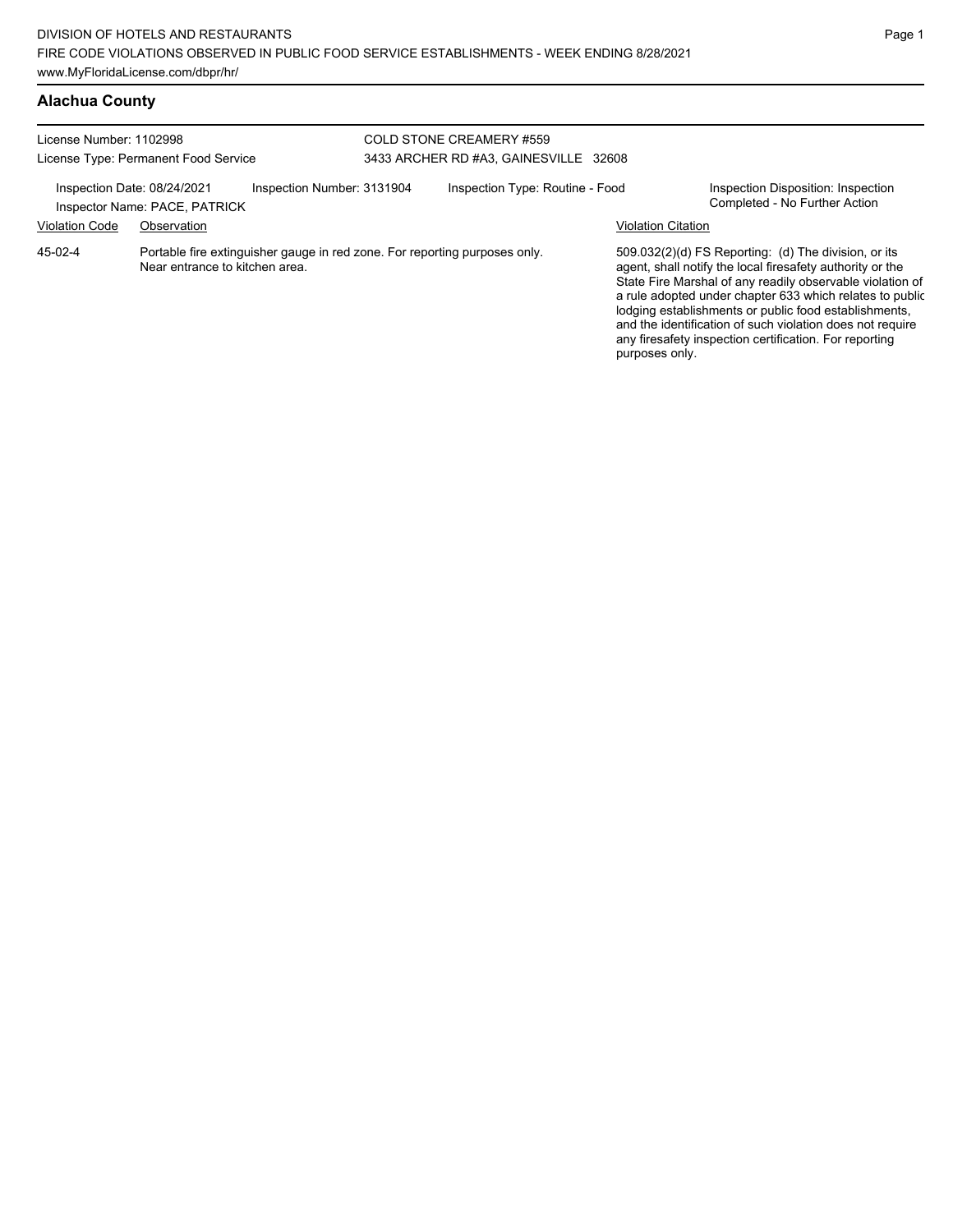Propane tank (larger than 2.7 lb. water capacity/1 lb. gas capacity) located inside

of the building in storage room.For reporting purposes only.

| <b>Broward County</b>                |                            |  |  |  |  |  |  |
|--------------------------------------|----------------------------|--|--|--|--|--|--|
| License Number: 1617069              | <b>EL TAMARIN</b>          |  |  |  |  |  |  |
| License Type: Permanent Food Service | 712 ATLANTI                |  |  |  |  |  |  |
| Inspection Date: 08/27/2021          | Inspection Number: 3091120 |  |  |  |  |  |  |

48-04-4

License Number: 1607264

# **IDO COAL FIRED PIZZA LLC** TC SHORES BLVD, HALLANDALE 33009

ection Number: 3091120 Inspection Type: Routine - Food Inspection Disposition: Warning Issued Inspector Name: GANPAT, INDAR

#### Violation Code Observation **Violation Code** Observation **Violation** Violation Citation Citation Citation Citation

509.032(2)(d) FS Reporting: (d) The division, or its agent, shall notify the local firesafety authority or the State Fire Marshal of any readily observable violation of a rule adopted under chapter 633 which relates to public lodging establishments or public food establishments, and the identification of such violation does not require any firesafety inspection certification. For reporting purposes only.

and the identification of such violation does not require any firesafety inspection certification. For reporting

purposes only.

#### License Type: Permanent Food Service 1030 W HALLANDALE BEACH BLVD, HALLANDALE BEACH 33009 Inspection Date: 08/27/2021 Inspection Number: 3152633 Inspection Type: Complaint Full Inspection Disposition: Inspection Inspector Name: GANPAT, INDAR **Inspector Name: GANPAT, INDAR** Violation Code Observation Violation Citation Marked exit/path to marked exit blocked. For reporting purposes only. Operator moved bin and card board boxes. \*\*Corrected On-Site\*\* 509.032(2)(d) FS Reporting: (d) The division, or its agent, shall notify the local firesafety authority or the State Fire Marshal of any readily observable violation of a rule adopted under chapter 633 which relates to public lodging establishments or public food establishments, and the identification of such violation does not require any firesafety inspection certification. For reporting 46-01-4

BURGER KING 75

purposes only. License Number: 1653125 License Type: Mobile Food Dispensing Vehicle PANADICTO 5817 SW 21 STREET, WEST PARK 33023 Inspection Date: 08/24/2021 Inspection Number: 1239208 Inspection Type: Routine - Food Inspection Disposition: Inspection Inspector Name: GANPAT, INDAR Violation Code Observation Violation Citation Portable fire extinguisher gauge in red zone. For reporting purposes only. 609.032(2)(d) FS Reporting: (d) The division, or its agent, shall notify the local firesafety authority or the State Fire Marshal of any readily observable violation of a rule adopted under chapter 633 which relates to public lodging establishments or public food establishments, and the identification of such violation does not require any firesafety inspection certification. For reporting purposes only. 45-02-4 License Number: 1621962 License Type: Permanent Food Service SAL'S ITALIAN RISTORANTE 14535 SW 5 ST, PEMBROKE PINES 33027 Inspection Date: 08/23/2021 Inspection Number: 3106724 Inspection Type: Routine - Food Inspection Disposition: Warning Issued Inspector Name: MARTINEZ, RHEANNE Violation Code Observation Violation Citation No portable fire extinguisher present. For reporting purposes only. Observed fire extinguisher in overcharged zone across from pizza counter next to portable Ac unit. 509.032(2)(d) FS Reporting: (d) The division, or its agent, shall notify the local firesafety authority or the State Fire Marshal of any readily observable violation of a rule adopted under chapter 633 which relates to public lodging establishments or public food establishments, 45-01-4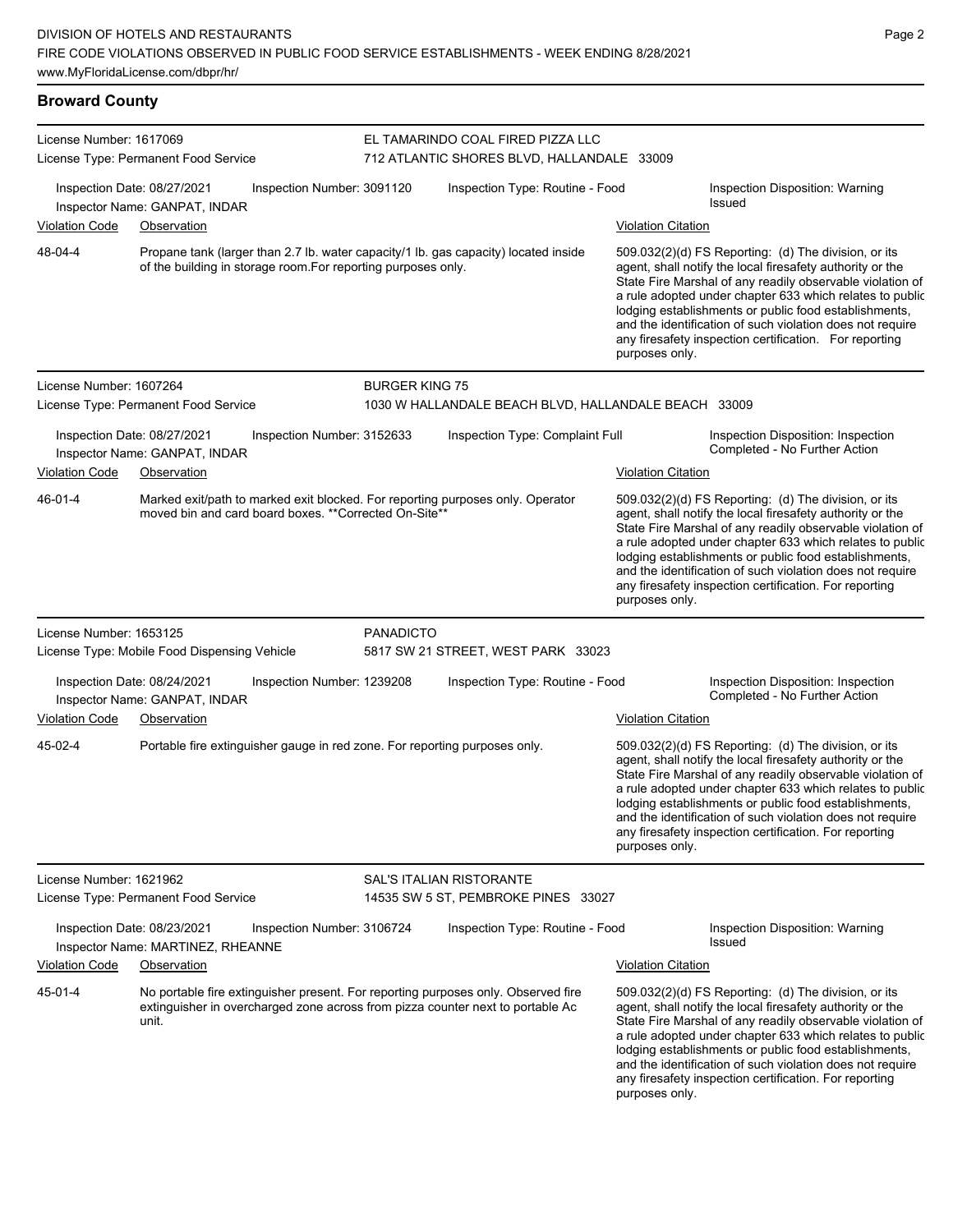## **Broward County**

| License Number: 1601072<br>License Type: Permanent Food Service                                                                  |             |  | LIGHTHOUSE POINT YACHT CLUB<br>2701 NE 42ND ST, LIGHTHOUSE POINT 33064 |                                                                                                                                                                                                                                                                                                                                                                                                                            |                                                                     |  |
|----------------------------------------------------------------------------------------------------------------------------------|-------------|--|------------------------------------------------------------------------|----------------------------------------------------------------------------------------------------------------------------------------------------------------------------------------------------------------------------------------------------------------------------------------------------------------------------------------------------------------------------------------------------------------------------|---------------------------------------------------------------------|--|
| Inspection Date: 08/25/2021<br>Inspection Number: 3102753<br>Inspector Name: GOODWIN, NICHOLAS                                   |             |  | Inspection Type: Routine - Food                                        |                                                                                                                                                                                                                                                                                                                                                                                                                            | Inspection Disposition: Inspection<br>Completed - No Further Action |  |
| <b>Violation Code</b>                                                                                                            | Observation |  |                                                                        |                                                                                                                                                                                                                                                                                                                                                                                                                            | <b>Violation Citation</b>                                           |  |
| Portable fire extinguisher gauge in red zone. For reporting purposes only. Located<br>45-02-4<br>outside of dry storage bar room |             |  |                                                                        | 509.032(2)(d) FS Reporting: (d) The division, or its<br>agent, shall notify the local firesafety authority or the<br>State Fire Marshal of any readily observable violation of<br>a rule adopted under chapter 633 which relates to public<br>lodging establishments or public food establishments,<br>and the identification of such violation does not require<br>any firesafety inspection certification. For reporting |                                                                     |  |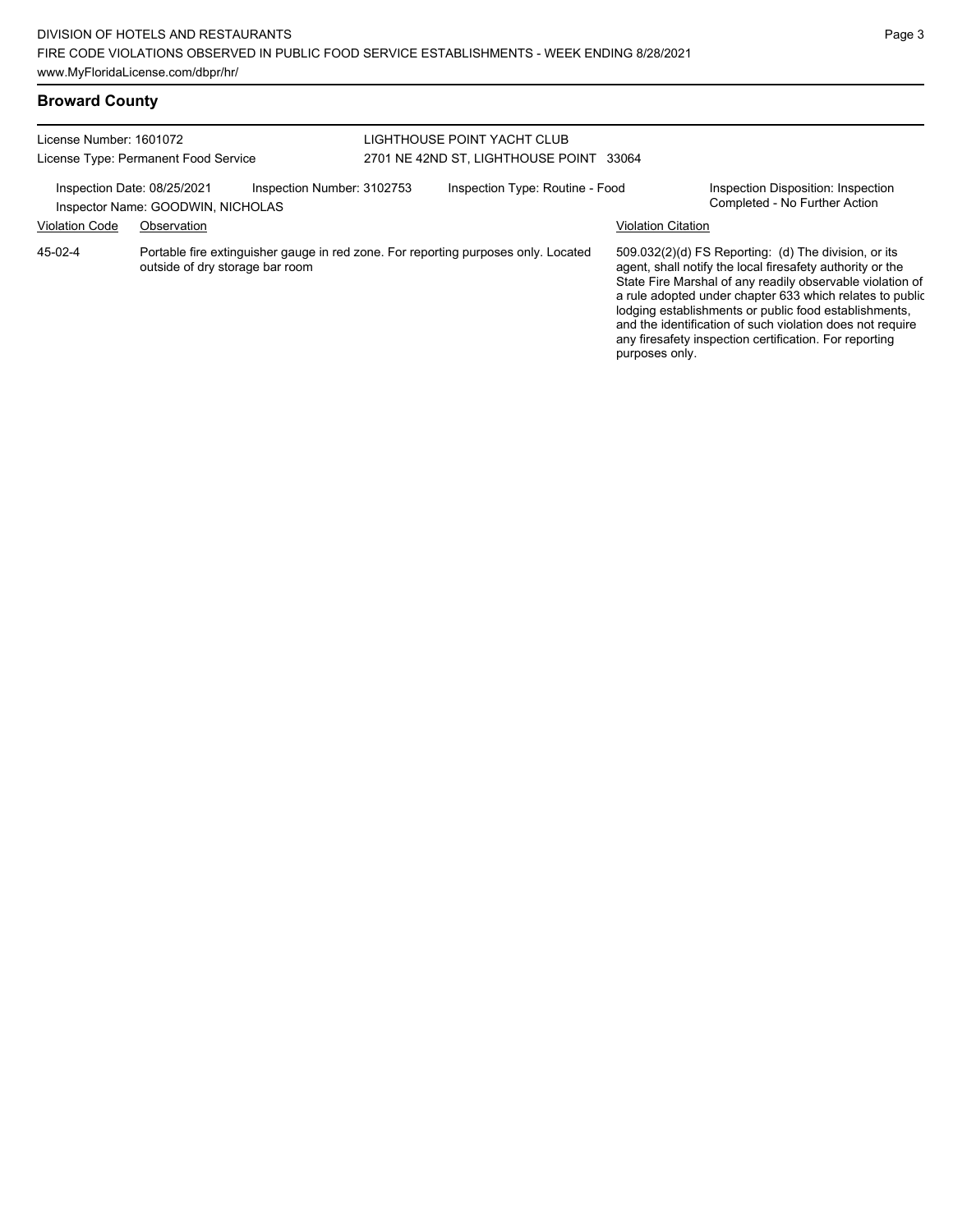## **Clay County**

| License Number: 2001197<br>License Type: Permanent Food Service                                                                                                                                                          |             |  | TEE MARIE'S<br>1100 MARTIN LUTHER KING JR BLVD, GREEN COVE SPRINGS 32043 |                                                                                                                                                                                                                                                                                                                                                                  |                                                                     |  |  |
|--------------------------------------------------------------------------------------------------------------------------------------------------------------------------------------------------------------------------|-------------|--|--------------------------------------------------------------------------|------------------------------------------------------------------------------------------------------------------------------------------------------------------------------------------------------------------------------------------------------------------------------------------------------------------------------------------------------------------|---------------------------------------------------------------------|--|--|
| Inspection Number: 3117950<br>Inspection Date: 08/24/2021<br>Inspector Name: MERCER, THOMAS                                                                                                                              |             |  | Inspection Type: Routine - Food                                          |                                                                                                                                                                                                                                                                                                                                                                  | Inspection Disposition: Inspection<br>Completed - No Further Action |  |  |
| <b>Violation Code</b>                                                                                                                                                                                                    | Observation |  |                                                                          |                                                                                                                                                                                                                                                                                                                                                                  | <b>Violation Citation</b>                                           |  |  |
| Propane tank (larger than 2.7 lb. water capacity/1 lb. gas capacity) located inside<br>48-04-4<br>of the building. For reporting purposes only.<br>One propane tank located on back storage closet. **Repeat Violation** |             |  |                                                                          | 509.032(2)(d) FS Reporting: (d) The division, or its<br>agent, shall notify the local firesafety authority or the<br>State Fire Marshal of any readily observable violation of<br>a rule adopted under chapter 633 which relates to public<br>lodging establishments or public food establishments,<br>and the identification of such violation does not require |                                                                     |  |  |

any firesafety inspection certification. For reporting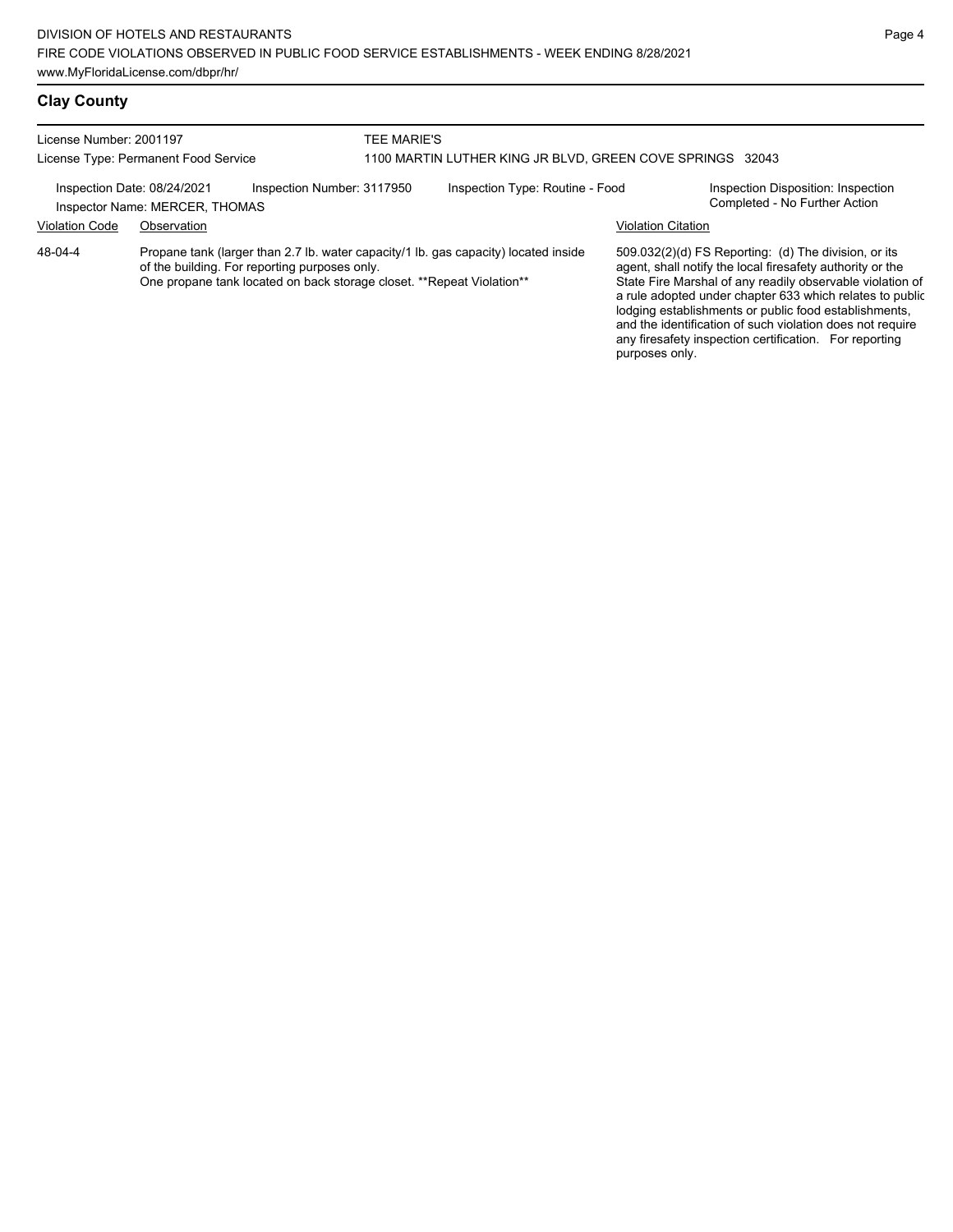## **Columbia County**

| License Number: 2200600<br>License Type: Permanent Food Service                                                                            |             |  | SONIC DRIVE IN OF LAKE CITY<br>1333 SW MAIN BLVD, LAKE CITY 32025 |                                                                                                                                                                                                                                                                                                                                                                  |                                                                 |  |
|--------------------------------------------------------------------------------------------------------------------------------------------|-------------|--|-------------------------------------------------------------------|------------------------------------------------------------------------------------------------------------------------------------------------------------------------------------------------------------------------------------------------------------------------------------------------------------------------------------------------------------------|-----------------------------------------------------------------|--|
| Inspection Date: 08/24/2021<br>Inspection Number: 3096382<br>Inspector Name: BAILEY, KIMBERLY                                              |             |  | Inspection Type: Routine - Food                                   |                                                                                                                                                                                                                                                                                                                                                                  | Inspection Disposition: Administrative<br>complaint recommended |  |
| <b>Violation Code</b>                                                                                                                      | Observation |  |                                                                   |                                                                                                                                                                                                                                                                                                                                                                  | <b>Violation Citation</b>                                       |  |
| Portable fire extinguisher gauge in red zone. For reporting purposes only. Fire<br>$45-02-4$<br>extinguisher on end of wall of cooks line. |             |  |                                                                   | 509.032(2)(d) FS Reporting: (d) The division, or its<br>agent, shall notify the local firesafety authority or the<br>State Fire Marshal of any readily observable violation of<br>a rule adopted under chapter 633 which relates to public<br>lodging establishments or public food establishments,<br>and the identification of such violation does not require |                                                                 |  |

any firesafety inspection certification. For reporting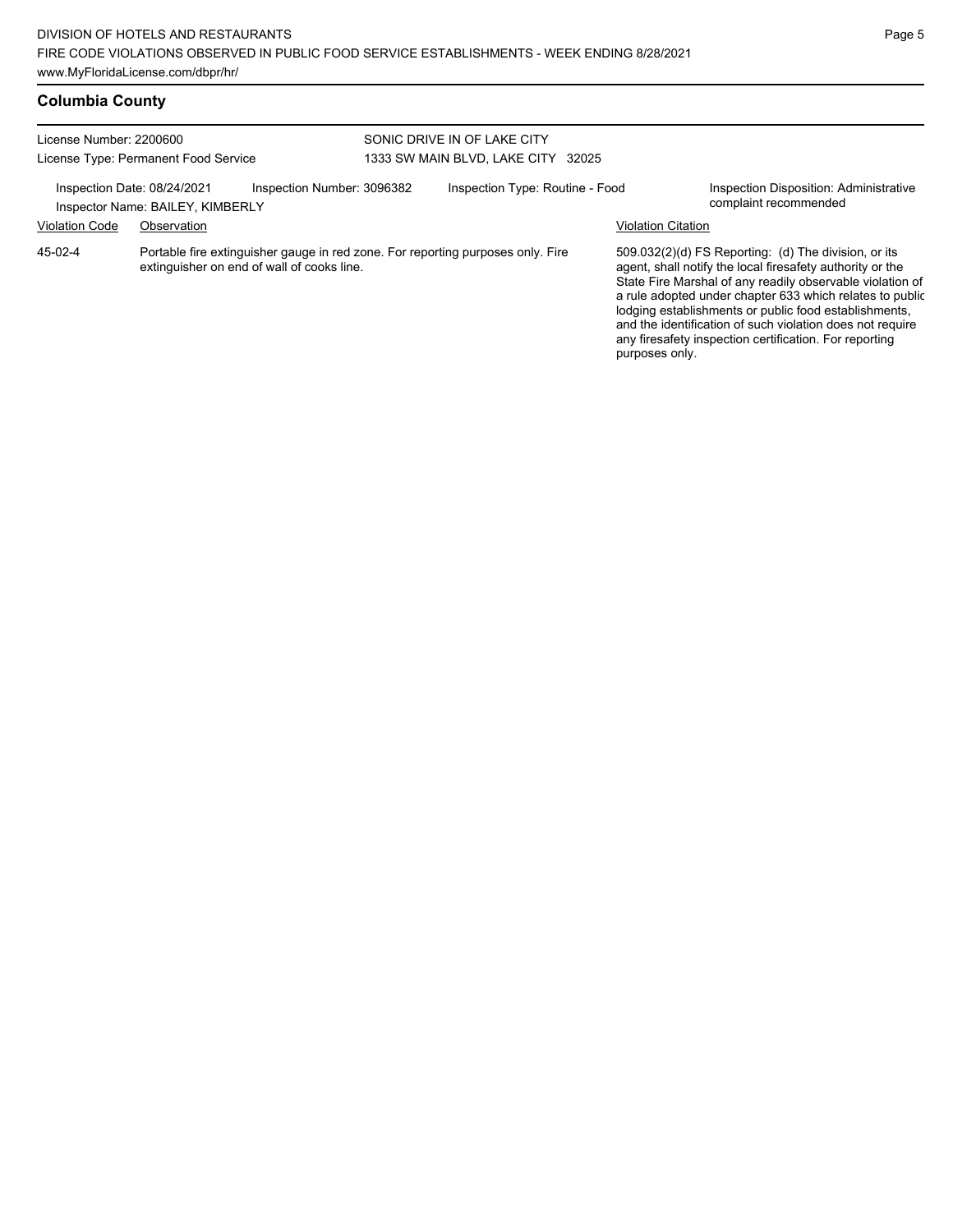| License Number: 2326374<br>License Type: Permanent Food Service |                                                                                                                                                                                                                                                                         |                            | CAFETERIA LA SAGUERA<br>3001 W 12 AVE #6, HIALEAH 33012 |                           |                                                                                                                                                                                                                                                                                                                                                                                                                                                                                                          |  |  |
|-----------------------------------------------------------------|-------------------------------------------------------------------------------------------------------------------------------------------------------------------------------------------------------------------------------------------------------------------------|----------------------------|---------------------------------------------------------|---------------------------|----------------------------------------------------------------------------------------------------------------------------------------------------------------------------------------------------------------------------------------------------------------------------------------------------------------------------------------------------------------------------------------------------------------------------------------------------------------------------------------------------------|--|--|
|                                                                 | Inspection Date: 08/24/2021<br>Inspector Name: PAGAN, VICTOR                                                                                                                                                                                                            | Inspection Number: 3108160 | Inspection Type: Routine - Food                         |                           | Inspection Disposition: Inspection<br>Completed - No Further Action                                                                                                                                                                                                                                                                                                                                                                                                                                      |  |  |
| Violation Code                                                  | Observation                                                                                                                                                                                                                                                             |                            |                                                         | <b>Violation Citation</b> |                                                                                                                                                                                                                                                                                                                                                                                                                                                                                                          |  |  |
| 46-01-4                                                         | Marked exit/path to marked exit blocked. For reporting purposes only. Observed<br>emergency exit door blocked by un-used reach in cooler. **Corrective Action<br>Taken**                                                                                                |                            |                                                         | purposes only.            | 509.032(2)(d) FS Reporting: (d) The division, or its<br>agent, shall notify the local firesafety authority or the<br>State Fire Marshal of any readily observable violation of<br>a rule adopted under chapter 633 which relates to public<br>lodging establishments or public food establishments,<br>and the identification of such violation does not require<br>any firesafety inspection certification. For reporting                                                                               |  |  |
| License Number: 2336365                                         |                                                                                                                                                                                                                                                                         |                            | <b>LANA'S PERRY WINGS</b>                               |                           |                                                                                                                                                                                                                                                                                                                                                                                                                                                                                                          |  |  |
|                                                                 | License Type: Permanent Food Service                                                                                                                                                                                                                                    |                            | 18553 NW 27 AVE, MIAMI GARDENS 33056                    |                           |                                                                                                                                                                                                                                                                                                                                                                                                                                                                                                          |  |  |
|                                                                 | Inspection Date: 08/25/2021<br>Inspector Name: STUBBS, CHRISTINE                                                                                                                                                                                                        | Inspection Number: 3104172 | Inspection Type: Routine - Food                         |                           | Inspection Disposition: Warning<br><b>Issued</b>                                                                                                                                                                                                                                                                                                                                                                                                                                                         |  |  |
| Violation Code                                                  | Observation                                                                                                                                                                                                                                                             |                            |                                                         | <b>Violation Citation</b> |                                                                                                                                                                                                                                                                                                                                                                                                                                                                                                          |  |  |
| $46 - 01 - 4$                                                   | Marked exit/path to marked exit blocked. For reporting purposes only. Blocked by<br>mop bucket.                                                                                                                                                                         |                            |                                                         | purposes only.            | 509.032(2)(d) FS Reporting: (d) The division, or its<br>agent, shall notify the local firesafety authority or the<br>State Fire Marshal of any readily observable violation of<br>a rule adopted under chapter 633 which relates to public<br>lodging establishments or public food establishments,<br>and the identification of such violation does not require<br>any firesafety inspection certification. For reporting                                                                               |  |  |
| License Number: 2326517                                         | License Type: Permanent Food Service                                                                                                                                                                                                                                    | PREMOS DELI                | 1 SE 3 AVE STE 160, MIAMI 33131                         |                           |                                                                                                                                                                                                                                                                                                                                                                                                                                                                                                          |  |  |
| <b>Violation Code</b>                                           | Inspection Date: 08/27/2021<br>Inspector Name: HENLEY, LATONYA<br>Observation                                                                                                                                                                                           | Inspection Number: 3100031 | Inspection Type: Routine - Food                         | <b>Violation Citation</b> | Inspection Disposition: Inspection<br>Completed - No Further Action                                                                                                                                                                                                                                                                                                                                                                                                                                      |  |  |
| 45-04-4                                                         | Use of cooking equipment producing grease laden vapors/smoke with no hood<br>suppression system installed. Notified Fire AHJ. For reporting purposes only.<br>Establishment has a portable double grease fryer in the kitchen by the walk in<br>cooler. Observed a flat |                            |                                                         | purposes only.            | 509.032(2)(d) FS Reporting: (d) The division, or its<br>agent, shall notify the local firesafety authority or the<br>State Fire Marshal of any readily observable violation of<br>a rule adopted under chapter 633 which relates to public<br>lodging establishments or public food establishments,<br>and the identification of such violation does not require<br>any firesafety inspection certification. For reporting                                                                               |  |  |
| License Number: 2327916                                         | License Type: Permanent Food Service                                                                                                                                                                                                                                    | STAND 117                  | 601 BISCAYNE BLVD, MIAMI 33132                          |                           |                                                                                                                                                                                                                                                                                                                                                                                                                                                                                                          |  |  |
|                                                                 | Inspection Date: 08/27/2021<br>Inspector Name: CUDEMOS, VIRNA                                                                                                                                                                                                           | Inspection Number: 3124898 | Inspection Type: Routine - Food                         |                           | Inspection Disposition: Inspection<br>Completed - No Further Action                                                                                                                                                                                                                                                                                                                                                                                                                                      |  |  |
| <b>Violation Code</b>                                           | <b>Observation</b>                                                                                                                                                                                                                                                      |                            |                                                         | <b>Violation Citation</b> |                                                                                                                                                                                                                                                                                                                                                                                                                                                                                                          |  |  |
| 48-01-5                                                         | No current insurance inspector boiler report or boiler certificate available for boiler.<br>For reporting purposes only. exp 01/10/2020                                                                                                                                 |                            |                                                         |                           | 61C-1.004(10) FAC Reporting: (10) Heating and<br>ventilation - The heating and ventilation system shall be<br>kept in good repair or be installed to maintain a<br>minimum of 68 degrees Fahrenheit throughout the<br>building. The insurance inspectors boiler report is<br>required annually for power boilers and high<br>pressure/high temperature boilers and biannually for low<br>pressure steam or vapor heating boilers and shall be<br>posted in the boiler room. For reporting purposes only. |  |  |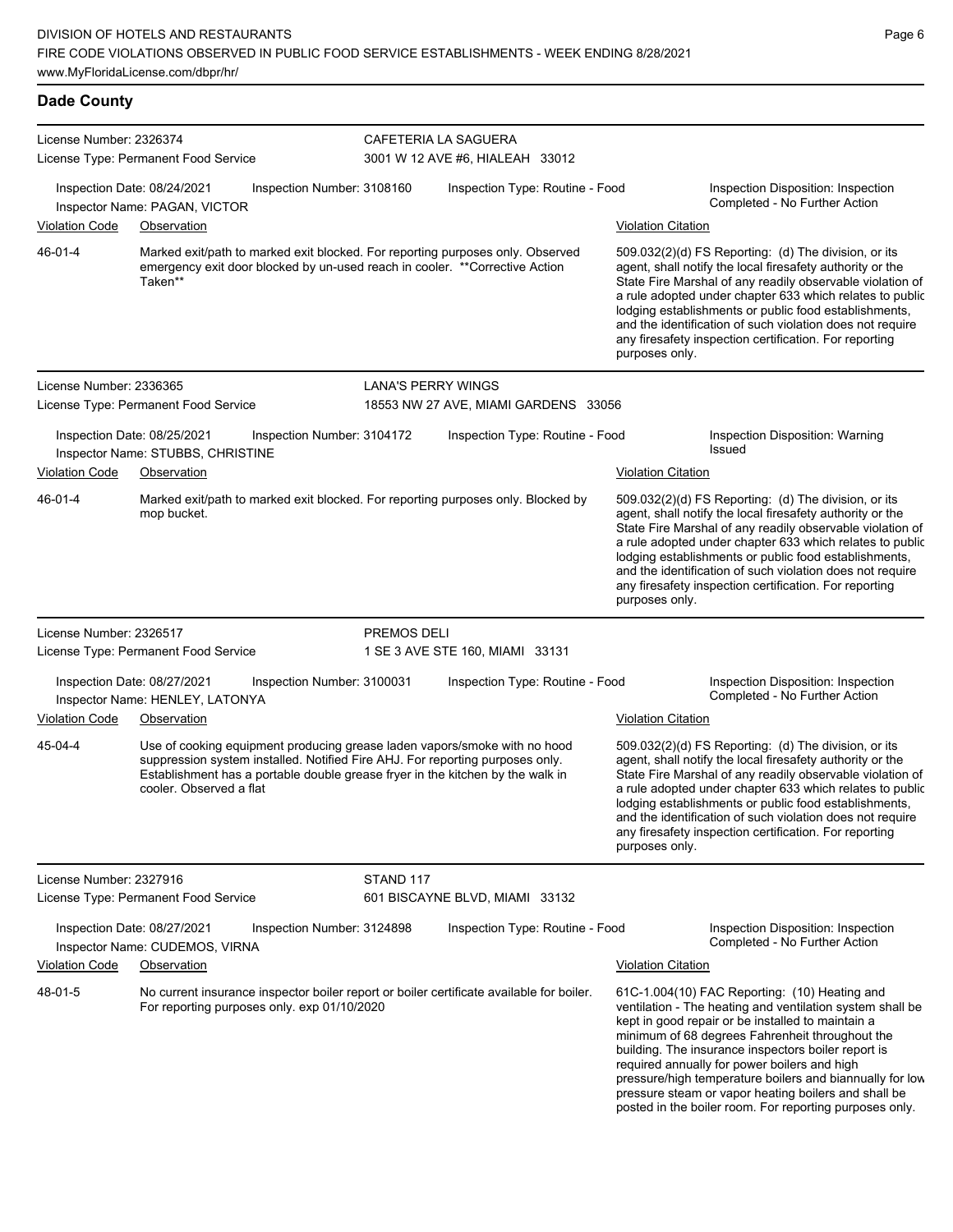**Dade County**

| License Number: 2333007 |                                                                                                                                          | STAND 116       |                                 |                           |                                                                                                                                                                                                                                                                                                                                                                                                                                                                                                          |
|-------------------------|------------------------------------------------------------------------------------------------------------------------------------------|-----------------|---------------------------------|---------------------------|----------------------------------------------------------------------------------------------------------------------------------------------------------------------------------------------------------------------------------------------------------------------------------------------------------------------------------------------------------------------------------------------------------------------------------------------------------------------------------------------------------|
|                         | License Type: Permanent Food Service                                                                                                     |                 | 601 BISCAYNE BLVD, MIAMI 33132  |                           |                                                                                                                                                                                                                                                                                                                                                                                                                                                                                                          |
|                         | Inspection Date: 08/27/2021<br>Inspection Number: 3094751<br>Inspector Name: CUDEMOS, VIRNA                                              |                 | Inspection Type: Routine - Food |                           | Inspection Disposition: Inspection<br>Completed - No Further Action                                                                                                                                                                                                                                                                                                                                                                                                                                      |
| <b>Violation Code</b>   | Observation                                                                                                                              |                 |                                 | <b>Violation Citation</b> |                                                                                                                                                                                                                                                                                                                                                                                                                                                                                                          |
| 48-01-5                 | No current insurance inspector boiler report or boiler certificate available for boiler.<br>For reporting purposes only. exp 01/10/2020. |                 |                                 |                           | 61C-1.004(10) FAC Reporting: (10) Heating and<br>ventilation - The heating and ventilation system shall be<br>kept in good repair or be installed to maintain a<br>minimum of 68 degrees Fahrenheit throughout the<br>building. The insurance inspectors boiler report is<br>required annually for power boilers and high<br>pressure/high temperature boilers and biannually for low<br>pressure steam or vapor heating boilers and shall be<br>posted in the boiler room. For reporting purposes only. |
| License Number: 2334249 |                                                                                                                                          | <b>CART 120</b> |                                 |                           |                                                                                                                                                                                                                                                                                                                                                                                                                                                                                                          |
|                         | License Type: Permanent Food Service                                                                                                     |                 | 601 BISCAYNE BLVD, MIAMI 33132  |                           |                                                                                                                                                                                                                                                                                                                                                                                                                                                                                                          |
|                         | Inspection Date: 08/27/2021<br>Inspection Number: 3126406<br>Inspector Name: CUDEMOS, VIRNA                                              |                 | Inspection Type: Routine - Food |                           | Inspection Disposition: Inspection<br>Completed - No Further Action                                                                                                                                                                                                                                                                                                                                                                                                                                      |
| <b>Violation Code</b>   | Observation                                                                                                                              |                 |                                 | <b>Violation Citation</b> |                                                                                                                                                                                                                                                                                                                                                                                                                                                                                                          |
| 48-01-5                 | No current insurance inspector boiler report or boiler certificate available for boiler.<br>For reporting purposes only. Exp 01/10/2020. |                 |                                 |                           | 61C-1.004(10) FAC Reporting: (10) Heating and<br>ventilation - The heating and ventilation system shall be<br>kept in good repair or be installed to maintain a<br>minimum of 68 degrees Fahrenheit throughout the<br>building. The insurance inspectors boiler report is<br>required annually for power boilers and high<br>pressure/high temperature boilers and biannually for low<br>pressure steam or vapor heating boilers and shall be<br>posted in the boiler room. For reporting purposes only. |
| License Number: 2334836 | License Type: Permanent Food Service                                                                                                     | <b>CART 120</b> | 601 BISCAYNE BLVD, MIAMI 33132  |                           |                                                                                                                                                                                                                                                                                                                                                                                                                                                                                                          |
|                         | Inspection Date: 08/27/2021<br>Inspection Number: 3108217<br>Inspector Name: CUDEMOS, VIRNA                                              |                 | Inspection Type: Routine - Food |                           | Inspection Disposition: Inspection<br>Completed - No Further Action                                                                                                                                                                                                                                                                                                                                                                                                                                      |
| Violation Code          | Observation                                                                                                                              |                 |                                 | <b>Violation Citation</b> |                                                                                                                                                                                                                                                                                                                                                                                                                                                                                                          |
| 48-01-5                 | No current insurance inspector boiler report or boiler certificate available for boiler.<br>For reporting purposes only.                 |                 |                                 |                           | 61C-1.004(10) FAC Reporting: (10) Heating and<br>ventilation - The heating and ventilation system shall be<br>kept in good repair or be installed to maintain a<br>minimum of 68 degrees Fahrenheit throughout the<br>building. The insurance inspectors boiler report is<br>required annually for power boilers and high<br>pressure/high temperature boilers and biannually for low<br>pressure steam or vapor heating boilers and shall be<br>posted in the boiler room. For reporting purposes only. |
| License Number: 2334870 | License Type: Permanent Food Service                                                                                                     | <b>CART 116</b> | 601 BISCAYNE BLVD, MIAMI 33132  |                           |                                                                                                                                                                                                                                                                                                                                                                                                                                                                                                          |
|                         | Inspection Date: 08/27/2021<br>Inspection Number: 3089661<br>Inspector Name: CUDEMOS, VIRNA                                              |                 | Inspection Type: Routine - Food |                           | Inspection Disposition: Inspection<br>Completed - No Further Action                                                                                                                                                                                                                                                                                                                                                                                                                                      |
| <b>Violation Code</b>   | Observation                                                                                                                              |                 |                                 | <b>Violation Citation</b> |                                                                                                                                                                                                                                                                                                                                                                                                                                                                                                          |
| 48-01-5                 | No current insurance inspector boiler report or boiler certificate available for boiler.<br>For reporting purposes only. Exp 01/10/2020. |                 |                                 |                           | 61C-1.004(10) FAC Reporting: (10) Heating and<br>ventilation - The heating and ventilation system shall be<br>kept in good repair or be installed to maintain a<br>minimum of 68 degrees Fahrenheit throughout the<br>building. The insurance inspectors boiler report is<br>required annually for power boilers and high<br>pressure/high temperature boilers and biannually for low<br>pressure steam or vapor heating boilers and shall be<br>posted in the boiler room. For reporting purposes only. |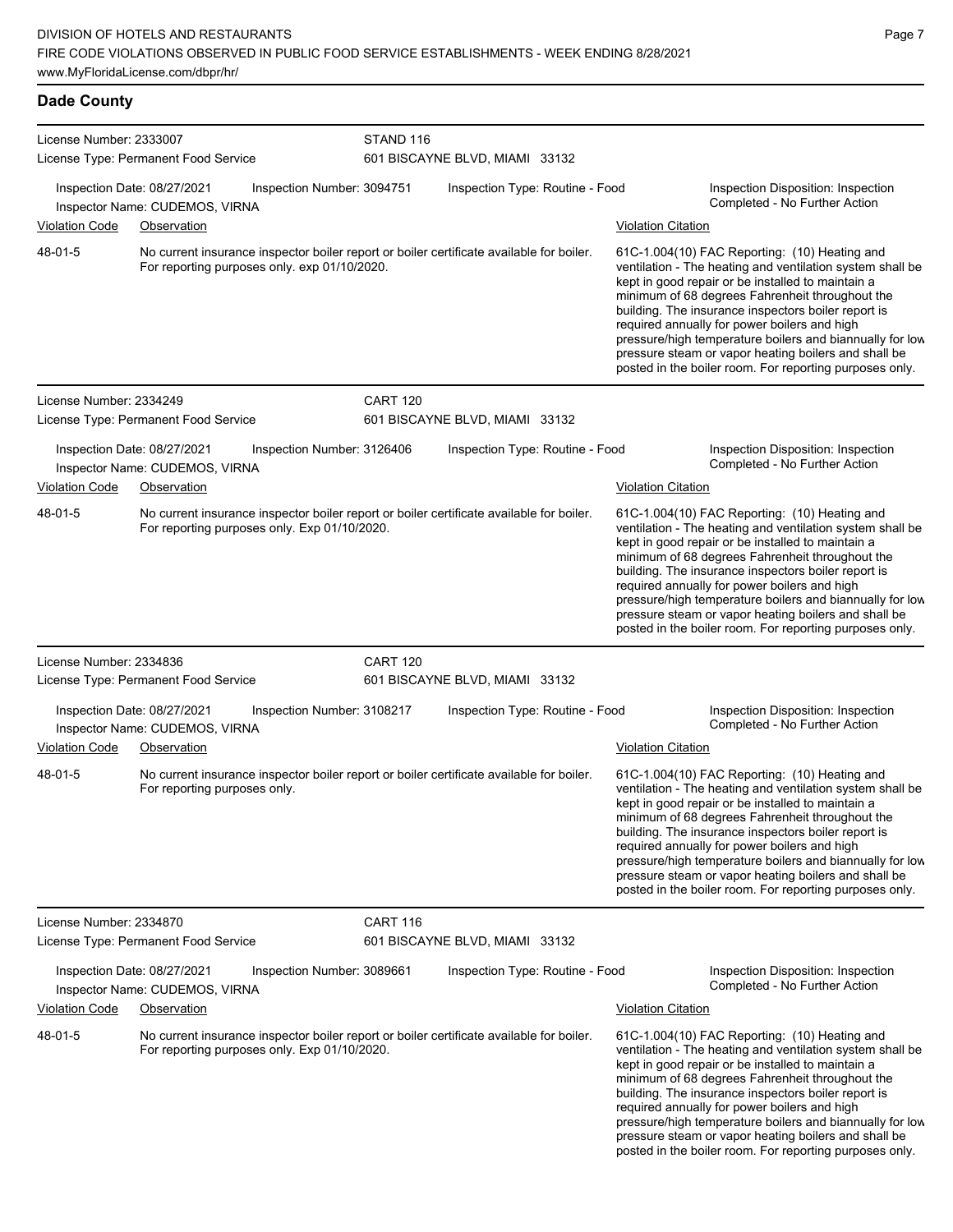License Number: 2334871 License Type: Permanent Food Service CART 116 601 BISCAYNE BLVD, MIAMI 33132 Inspection Date: 08/27/2021 Inspection Number: 3133256 Inspection Type: Routine - Food Inspection Disposition: Inspection Inspector Name: CUDEMOS, VIRNA Violation Code Observation Violation Citation No current insurance inspector boiler report or boiler certificate available for boiler. For reporting purposes only. Exp. 01-10-2020. 61C-1.004(10) FAC Reporting: (10) Heating and ventilation - The heating and ventilation system shall be kept in good repair or be installed to maintain a minimum of 68 degrees Fahrenheit throughout the building. The insurance inspectors boiler report is required annually for power boilers and high pressure/high temperature boilers and biannually for low pressure steam or vapor heating boilers and shall be posted in the boiler room. For reporting purposes only. 48-01-5 License Number: 2334956 License Type: Permanent Food Service CART 115 601 BISCAYNE BOULEVARD, MIAMI 33132 Inspection Date: 08/27/2021 Inspection Number: 3089686 Inspection Type: Routine - Food Inspection Disposition: Inspection Inspector Name: CUDEMOS, VIRNA Violation Code Observation Violation Citation No current insurance inspector boiler report or boiler certificate available for boiler. For reporting purposes only. Exp 01/10/2020. 61C-1.004(10) FAC Reporting: (10) Heating and ventilation - The heating and ventilation system shall be kept in good repair or be installed to maintain a minimum of 68 degrees Fahrenheit throughout the building. The insurance inspectors boiler report is required annually for power boilers and high pressure/high temperature boilers and biannually for low pressure steam or vapor heating boilers and shall be posted in the boiler room. For reporting purposes only. 48-01-5 License Number: 2330151 License Type: Permanent Food Service COLD STONE CREAMERY 9059 S DIXIE HWY, MIAMI 33156 Inspection Date: 08/24/2021 Inspection Number: 3147279 Inspection Type: Routine - Food Inspection Disposition: Inspection Inspector Name: PICO, JORGE **Inspector Name: PICO, IORGE** Violation Code Observation Violation Citation Marked exit/path to marked exit blocked. For reporting purposes only. Observed s garbage can infront of the exit door 509.032(2)(d) FS Reporting: (d) The division, or its agent, shall notify the local firesafety authority or the State Fire Marshal of any readily observable violation of a rule adopted under chapter 633 which relates to public 46-01-4

License Number: 2331271 License Type: Permanent Food Service

**Dade County**

HI-POT

1665 SW 107TH AVE, MIAMI 33165

Inspection Date: 08/24/2021 Inspection Number: 3151746 Inspection Type: Complaint Full Inspection Disposition: Emergency<br>Inspecter Name: AZPURLIA, JULIO

#### Inspector Name: AZPURUA, JULIO Violation Code Observation Violation Citation

Marked exit/path to marked exit blocked. For reporting purposes only. Observed boxes of supplies and ladder stored blocking exit door near customers bathroom. 46-01-4

509.032(2)(d) FS Reporting: (d) The division, or its agent, shall notify the local firesafety authority or the State Fire Marshal of any readily observable violation of a rule adopted under chapter 633 which relates to public lodging establishments or public food establishments, and the identification of such violation does not require any firesafety inspection certification. For reporting purposes only.

lodging establishments or public food establishments, and the identification of such violation does not require any firesafety inspection certification. For reporting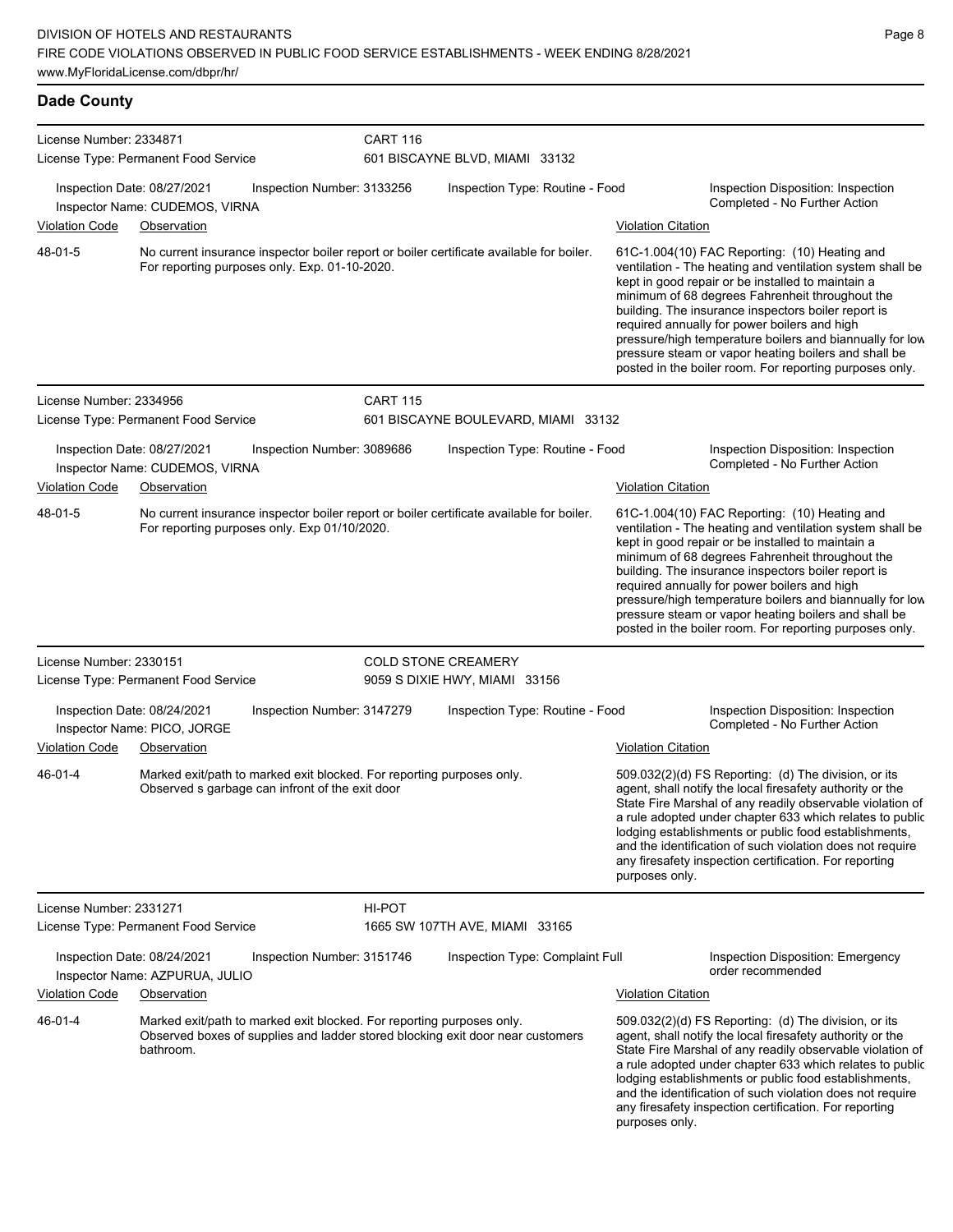## **Duval County**

| License Number: 2614199 |                                                                                                                                                                                                                                            | <b>HOT WOK</b> |                                           |                           |                                                                                                                                                                                                                                                                                                                                                                                                                            |
|-------------------------|--------------------------------------------------------------------------------------------------------------------------------------------------------------------------------------------------------------------------------------------|----------------|-------------------------------------------|---------------------------|----------------------------------------------------------------------------------------------------------------------------------------------------------------------------------------------------------------------------------------------------------------------------------------------------------------------------------------------------------------------------------------------------------------------------|
|                         | License Type: Permanent Food Service                                                                                                                                                                                                       |                | 7200 NORMANDY BLVD #8, JACKSONVILLE 32205 |                           |                                                                                                                                                                                                                                                                                                                                                                                                                            |
|                         | Inspection Date: 08/26/2021<br>Inspection Number: 3127079<br>Inspector Name: ESPINOSA-BECKERT, ILIANA                                                                                                                                      |                | Inspection Type: Routine - Food           |                           | Inspection Disposition: Call Back -<br>Complied                                                                                                                                                                                                                                                                                                                                                                            |
| <b>Violation Code</b>   | Observation                                                                                                                                                                                                                                |                |                                           | <b>Violation Citation</b> |                                                                                                                                                                                                                                                                                                                                                                                                                            |
| 45-02-4                 | - From initial inspection : Portable fire extinguisher gauge in red zone. For<br>reporting purposes only. By rear door **Repeat Violation** - From follow-up<br>inspection 2021-08-26: Same                                                |                |                                           | purposes only.            | 509.032(2)(d) FS Reporting: (d) The division, or its<br>agent, shall notify the local firesafety authority or the<br>State Fire Marshal of any readily observable violation of<br>a rule adopted under chapter 633 which relates to public<br>lodging establishments or public food establishments,<br>and the identification of such violation does not require<br>any firesafety inspection certification. For reporting |
| 45-02-4                 | Portable fire extinguisher gauge in red zone. For reporting purposes only. By rear<br>door **Repeat Violation**                                                                                                                            |                |                                           | purposes only.            | 509.032(2)(d) FS Reporting: (d) The division, or its<br>agent, shall notify the local firesafety authority or the<br>State Fire Marshal of any readily observable violation of<br>a rule adopted under chapter 633 which relates to public<br>lodging establishments or public food establishments,<br>and the identification of such violation does not require<br>any firesafety inspection certification. For reporting |
| License Number: 2611323 |                                                                                                                                                                                                                                            |                | <b>CROSS CREEK BBQ &amp; STEAK</b>        |                           |                                                                                                                                                                                                                                                                                                                                                                                                                            |
|                         | License Type: Permanent Food Service                                                                                                                                                                                                       |                | 850 S LANE AVE, JACKSONVILLE 322054705    |                           |                                                                                                                                                                                                                                                                                                                                                                                                                            |
|                         | Inspection Date: 08/23/2021<br>Inspection Number: 3131081<br>Inspector Name: ESPINOSA-BECKERT, ILIANA                                                                                                                                      |                | Inspection Type: Routine - Food           |                           | Inspection Disposition: Administrative<br>complaint recommended                                                                                                                                                                                                                                                                                                                                                            |
| <b>Violation Code</b>   | Observation                                                                                                                                                                                                                                |                |                                           | <b>Violation Citation</b> |                                                                                                                                                                                                                                                                                                                                                                                                                            |
| 45-02-4                 | Portable fire extinguisher gauge in red zone. For reporting purposes only.<br>Entrance to kitchen                                                                                                                                          |                |                                           | purposes only.            | 509.032(2)(d) FS Reporting: (d) The division, or its<br>agent, shall notify the local firesafety authority or the<br>State Fire Marshal of any readily observable violation of<br>a rule adopted under chapter 633 which relates to public<br>lodging establishments or public food establishments,<br>and the identification of such violation does not require<br>any firesafety inspection certification. For reporting |
| License Number: 2652158 |                                                                                                                                                                                                                                            |                | CHABELITAS MEXICAN CUISINE                |                           |                                                                                                                                                                                                                                                                                                                                                                                                                            |
|                         | License Type: Mobile Food Dispensing Vehicle                                                                                                                                                                                               |                | 5960 RICHARD ST, JACKSONVILLE 32216       |                           |                                                                                                                                                                                                                                                                                                                                                                                                                            |
|                         | Inspection Date: 08/27/2021<br>Inspection Number: 1237732<br>Inspector Name: BIAVA, GRANT                                                                                                                                                  |                | Inspection Type: Routine - Food           |                           | Inspection Disposition: Warning<br>Issued                                                                                                                                                                                                                                                                                                                                                                                  |
| <b>Violation Code</b>   | Observation                                                                                                                                                                                                                                |                |                                           | <b>Violation Citation</b> |                                                                                                                                                                                                                                                                                                                                                                                                                            |
| 45-04-4                 | Use of cooking equipment producing grease laden vapors/smoke with no hood<br>suppression system installed. Notified Fire AHJ. For reporting purposes only.<br>Mobile unit has a small fryer that is not under the hood system when in use. |                |                                           |                           | 509.032(2)(d) FS Reporting: (d) The division, or its<br>agent, shall notify the local firesafety authority or the<br>State Fire Marshal of any readily observable violation of<br>a rule adopted under chapter 633 which relates to public<br>lodging establishments or public food establishments,<br>and the identification of such violation does not require<br>any firesafety inspection certification. For reporting |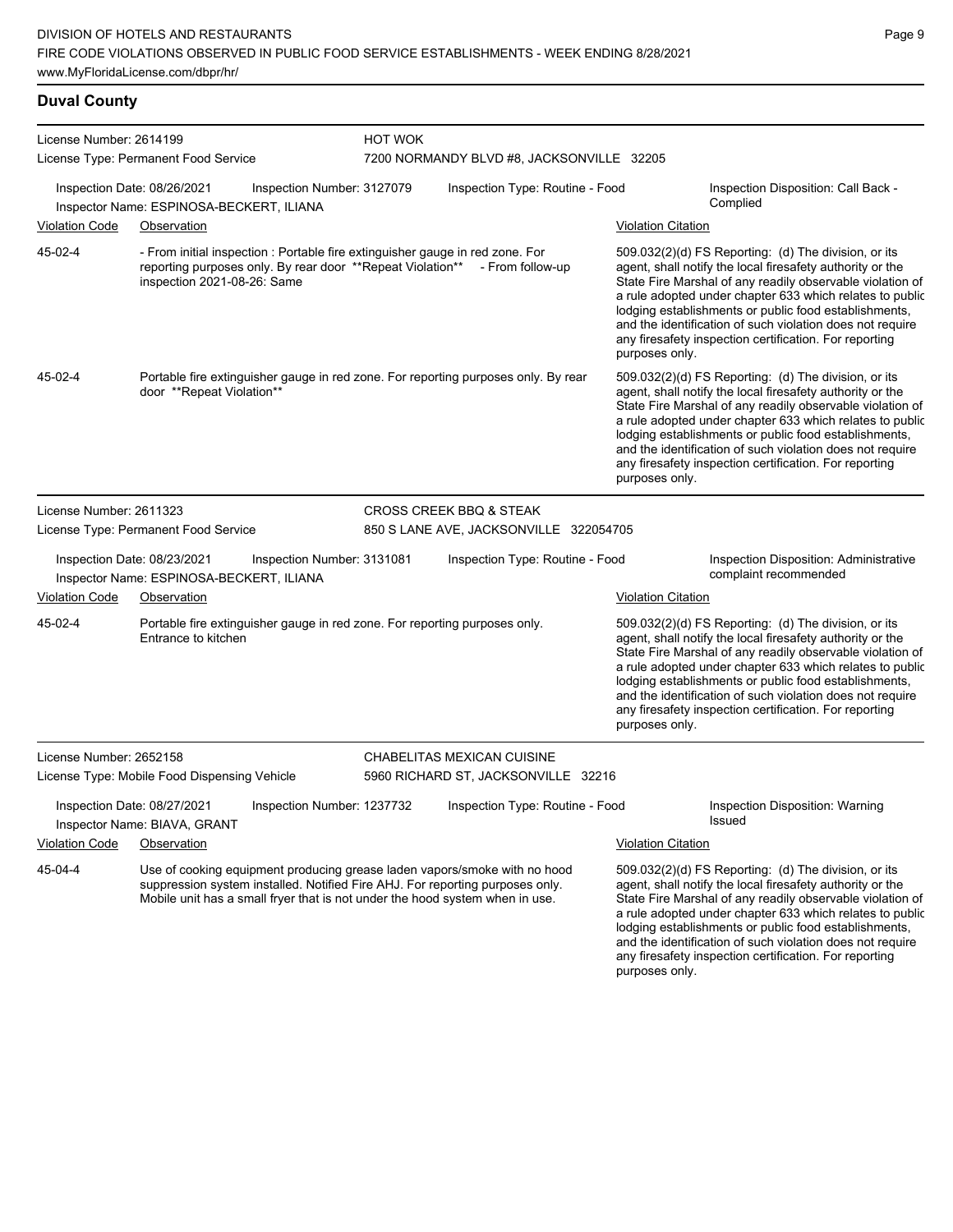www.MyFloridaLicense.com/dbpr/hr/

### **Duval County**

| License Number: 2615567<br>License Type: Permanent Food Service                            |                                                                   |                                                                                                | <b>MEDITERRANEAN GRILL</b><br>5230 BAYMEADOWS RD STE 10, JACKSONVILLE 32217 |                                                                                                                                                                      |                                                        |                                                                                                                                                                                                                                                                                                                                                                                                                            |
|--------------------------------------------------------------------------------------------|-------------------------------------------------------------------|------------------------------------------------------------------------------------------------|-----------------------------------------------------------------------------|----------------------------------------------------------------------------------------------------------------------------------------------------------------------|--------------------------------------------------------|----------------------------------------------------------------------------------------------------------------------------------------------------------------------------------------------------------------------------------------------------------------------------------------------------------------------------------------------------------------------------------------------------------------------------|
|                                                                                            | Inspection Date: 08/25/2021<br>Inspector Name: JEFFERS, MARY-BETH | Inspection Number: 3128086                                                                     |                                                                             | Inspection Type: Routine - Food<br>Inspection Disposition: Administrative<br>complaint recommended                                                                   |                                                        |                                                                                                                                                                                                                                                                                                                                                                                                                            |
| <b>Violation Code</b>                                                                      | Observation                                                       |                                                                                                |                                                                             |                                                                                                                                                                      | <b>Violation Citation</b>                              |                                                                                                                                                                                                                                                                                                                                                                                                                            |
| 48-04-4                                                                                    |                                                                   | of the building. For reporting purposes only.<br>tank and placed outside **Corrected On-Site** |                                                                             | Propane tank (larger than 2.7 lb. water capacity/1 lb. gas capacity) located inside<br>Propane tank, stored in hallway area near restrooms. Operator removed propane | purposes only.                                         | 509.032(2)(d) FS Reporting: (d) The division, or its<br>agent, shall notify the local firesafety authority or the<br>State Fire Marshal of any readily observable violation of<br>a rule adopted under chapter 633 which relates to public<br>lodging establishments or public food establishments,<br>and the identification of such violation does not require<br>any firesafety inspection certification. For reporting |
| License Number: 2614540                                                                    |                                                                   |                                                                                                |                                                                             | BUFFALO WILD WINGS #293                                                                                                                                              |                                                        |                                                                                                                                                                                                                                                                                                                                                                                                                            |
|                                                                                            | License Type: Permanent Food Service                              |                                                                                                |                                                                             | 13230 CITY STATION DRIVE, JACKSONVILLE 32218                                                                                                                         |                                                        |                                                                                                                                                                                                                                                                                                                                                                                                                            |
| Inspection Number: 3132098<br>Inspection Date: 08/24/2021<br>Inspector Name: PERRY, DENNIS |                                                                   |                                                                                                | Inspection Type: Routine - Food                                             |                                                                                                                                                                      | Inspection Disposition: Emergency<br>order recommended |                                                                                                                                                                                                                                                                                                                                                                                                                            |
| <b>Violation Code</b>                                                                      | Observation                                                       |                                                                                                |                                                                             |                                                                                                                                                                      | <b>Violation Citation</b>                              |                                                                                                                                                                                                                                                                                                                                                                                                                            |
| $46 - 01 - 4$                                                                              | **Corrected On-Site**                                             | Marked exit/path to marked exit blocked. For reporting purposes only.                          |                                                                             | Exit through liquor storage area is blocked by empty beer kegs. Kegs moved.                                                                                          | purposes only.                                         | 509.032(2)(d) FS Reporting: (d) The division, or its<br>agent, shall notify the local firesafety authority or the<br>State Fire Marshal of any readily observable violation of<br>a rule adopted under chapter 633 which relates to public<br>lodging establishments or public food establishments,<br>and the identification of such violation does not require<br>any firesafety inspection certification. For reporting |
| License Number: 2609764                                                                    |                                                                   |                                                                                                | <b>THAI BLOSSOM BISTRO</b>                                                  |                                                                                                                                                                      |                                                        |                                                                                                                                                                                                                                                                                                                                                                                                                            |
|                                                                                            | License Type: Permanent Food Service                              |                                                                                                |                                                                             | 10916 ATLANTIC BLVD #24, JACKSONVILLE 32225                                                                                                                          |                                                        |                                                                                                                                                                                                                                                                                                                                                                                                                            |
|                                                                                            | Inspection Date: 08/25/2021<br>Inspector Name: THOMAS, PHILIP     | Inspection Number: 3108770                                                                     |                                                                             | Inspection Type: Routine - Food                                                                                                                                      |                                                        | Inspection Disposition: Inspection<br>Completed - No Further Action                                                                                                                                                                                                                                                                                                                                                        |
| <b>Violation Code</b>                                                                      | Observation                                                       |                                                                                                |                                                                             |                                                                                                                                                                      | <b>Violation Citation</b>                              |                                                                                                                                                                                                                                                                                                                                                                                                                            |
| $46 - 01 - 4$                                                                              |                                                                   | Marked exit/path to marked exit blocked. For reporting purposes only.                          |                                                                             | Exit door in hallway next to unisex bathroom is blocked with mop buckets and<br>crates in a manner that a person would have to move the items to exit the building   |                                                        | 509.032(2)(d) FS Reporting: (d) The division, or its<br>agent, shall notify the local firesafety authority or the<br>State Fire Marshal of any readily observable violation of<br>a rule adopted under chapter 633 which relates to public<br>lodging establishments or public food establishments,<br>and the identification of such violation does not require                                                           |

and the identification of such violation does not require any firesafety inspection certification. For reporting purposes only.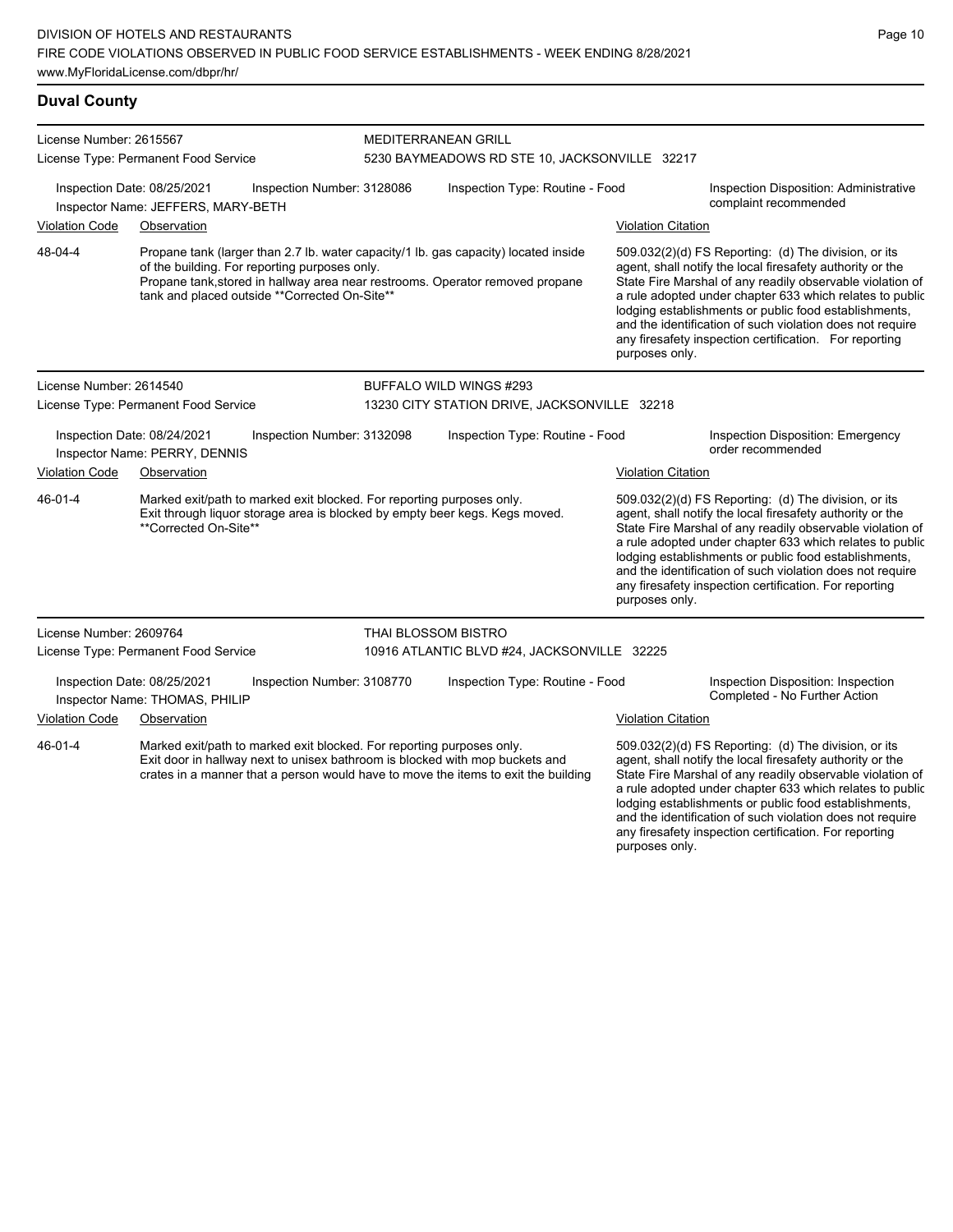**Hillsborough County** License Number: 3910962 License Type: Permanent Food Service KENTUCKY FRIED CHICKEN 3102 E COLLEGE AVE, RUSKIN 335705225 Inspection Date: 08/27/2021 Inspection Number: 3118669 Inspection Type: Routine - Food Inspection Disposition: Inspection Completed - No Further Action Inspector Name: SANDERS, CLEVELAND Violation Code Observation Violation Citation Portable fire extinguisher gauge in red zone. For reporting purposes only. Red fire extinguisher located at entrance of dry storage area. 509.032(2)(d) FS Reporting: (d) The division, or its agent, shall notify the local firesafety authority or the State Fire Marshal of any readily observable violation of a rule adopted under chapter 633 which relates to public lodging establishments or public food establishments, and the identification of such violation does not require any firesafety inspection certification. For reporting purposes only. 45-02-4 License Number: 3912480 License Type: Permanent Food Service CHINA CHEN 4880 SUN CITY CENTER BLVD, SUN CITY CENTER 33573 Inspection Date: 08/24/2021 Inspection Number: 3115178 Inspection Type: Routine - Food Inspection Disposition: Inspection Inspector Name: SANDERS, CLEVELAND **And Action** Inspector Name: SANDERS, CLEVELAND Violation Code Observation Violation Citation Portable fire extinguisher gauge in red zone. For reporting purposes only. Observed portable fire extinguisher behind front counter with gauge in the red. 509.032(2)(d) FS Reporting: (d) The division, or its agent, shall notify the local firesafety authority or the State Fire Marshal of any readily observable violation of a rule adopted under chapter 633 which relates to public lodging establishments or public food establishments, and the identification of such violation does not require any firesafety inspection certification. For reporting purposes only. 45-02-4 License Number: 3917454 License Type: Permanent Food Service POPEYES 10551 BIG BEND RD, RIVERVIEW 33578 Inspection Date: 08/26/2021 Inspection Number: 3105433 Inspection Type: Routine - Food Inspection Disposition: Inspection Inspector Name: SANDERS, CLEVELAND Violation Code Observation Violation Citation Portable fire extinguisher missing from its designated location. For reporting purposes only. Operator placed item at designated location at time of inspection. \*\*Corrected On-Site\*\* 509.032(2)(d) FS Reporting: (d) The division, or its agent, shall notify the local firesafety authority or the State Fire Marshal of any readily observable violation of a rule adopted under chapter 633 which relates to public 45-05-4

Page 11

lodging establishments or public food establishments, and the identification of such violation does not require any firesafety inspection certification. For reporting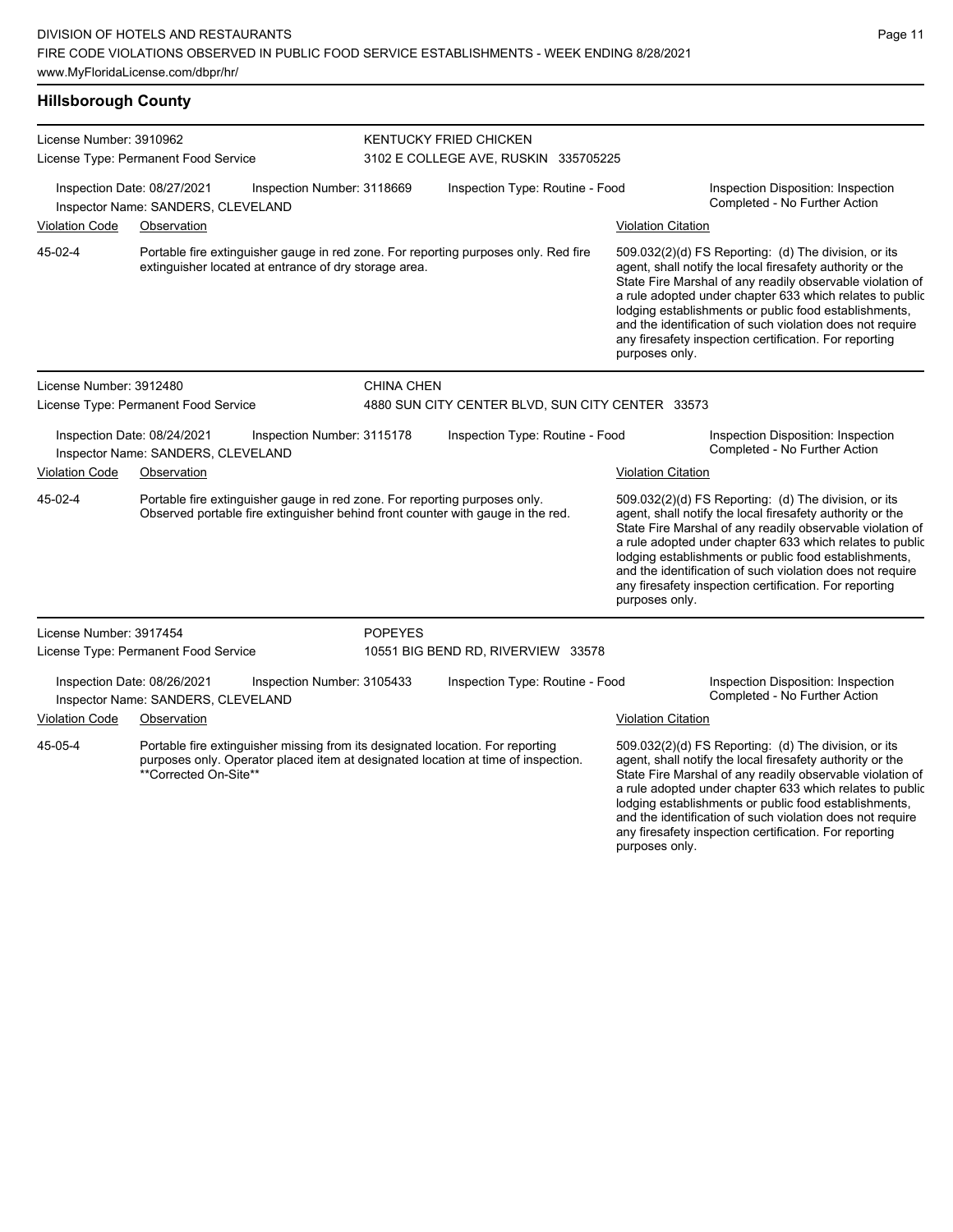## **Hillsborough County**

| License Number: 3911007     | License Type: Permanent Food Service |                                                                                                                        | NEBRASKA CAFETERIA        | 905 E 20 AVE, TAMPA 33605               |                           |                                                                                                                                                                                                                                                                                                                                                                                                                            |
|-----------------------------|--------------------------------------|------------------------------------------------------------------------------------------------------------------------|---------------------------|-----------------------------------------|---------------------------|----------------------------------------------------------------------------------------------------------------------------------------------------------------------------------------------------------------------------------------------------------------------------------------------------------------------------------------------------------------------------------------------------------------------------|
| Inspection Date: 08/27/2021 | Inspector Name: SMITH, MATTHEW       | Inspection Number: 3100408                                                                                             |                           | Inspection Type: Routine - Food         |                           | Inspection Disposition: Call Back -<br>Complied                                                                                                                                                                                                                                                                                                                                                                            |
| Violation Code              | Observation                          |                                                                                                                        |                           |                                         | <b>Violation Citation</b> |                                                                                                                                                                                                                                                                                                                                                                                                                            |
| 45-02-4                     | By back door. ** Time Extended**     | - From initial inspection : Portable fire extinguisher gauge in red zone. For<br>reporting purposes only. Y back door. |                           | - From follow-up inspection 2021-08-27: | purposes only.            | 509.032(2)(d) FS Reporting: (d) The division, or its<br>agent, shall notify the local firesafety authority or the<br>State Fire Marshal of any readily observable violation of<br>a rule adopted under chapter 633 which relates to public<br>lodging establishments or public food establishments,<br>and the identification of such violation does not require<br>any firesafety inspection certification. For reporting |
| 45-02-4                     | door.                                | Portable fire extinguisher gauge in red zone. For reporting purposes only. Y back                                      |                           |                                         | purposes only.            | 509.032(2)(d) FS Reporting: (d) The division, or its<br>agent, shall notify the local firesafety authority or the<br>State Fire Marshal of any readily observable violation of<br>a rule adopted under chapter 633 which relates to public<br>lodging establishments or public food establishments,<br>and the identification of such violation does not require<br>any firesafety inspection certification. For reporting |
| License Number: 3904651     |                                      |                                                                                                                        | <b>SALEM'S FRESH EATS</b> |                                         |                           |                                                                                                                                                                                                                                                                                                                                                                                                                            |
|                             | License Type: Permanent Food Service |                                                                                                                        |                           | 2015 N 50TH STREET, TAMPA 33619         |                           |                                                                                                                                                                                                                                                                                                                                                                                                                            |
| Inspection Date: 08/24/2021 | Inspector Name: SMITH, MATTHEW       | Inspection Number: 3107019                                                                                             |                           | Inspection Type: Routine - Food         |                           | Inspection Disposition: Inspection<br>Completed - No Further Action                                                                                                                                                                                                                                                                                                                                                        |
| <b>Violation Code</b>       | Observation                          |                                                                                                                        |                           |                                         | <b>Violation Citation</b> |                                                                                                                                                                                                                                                                                                                                                                                                                            |
| 45-02-4                     | in cooler.                           | Portable fire extinguisher gauge in red zone. For reporting purposes only. By walk                                     |                           |                                         | purposes only.            | 509.032(2)(d) FS Reporting: (d) The division, or its<br>agent, shall notify the local firesafety authority or the<br>State Fire Marshal of any readily observable violation of<br>a rule adopted under chapter 633 which relates to public<br>lodging establishments or public food establishments,<br>and the identification of such violation does not require<br>any firesafety inspection certification. For reporting |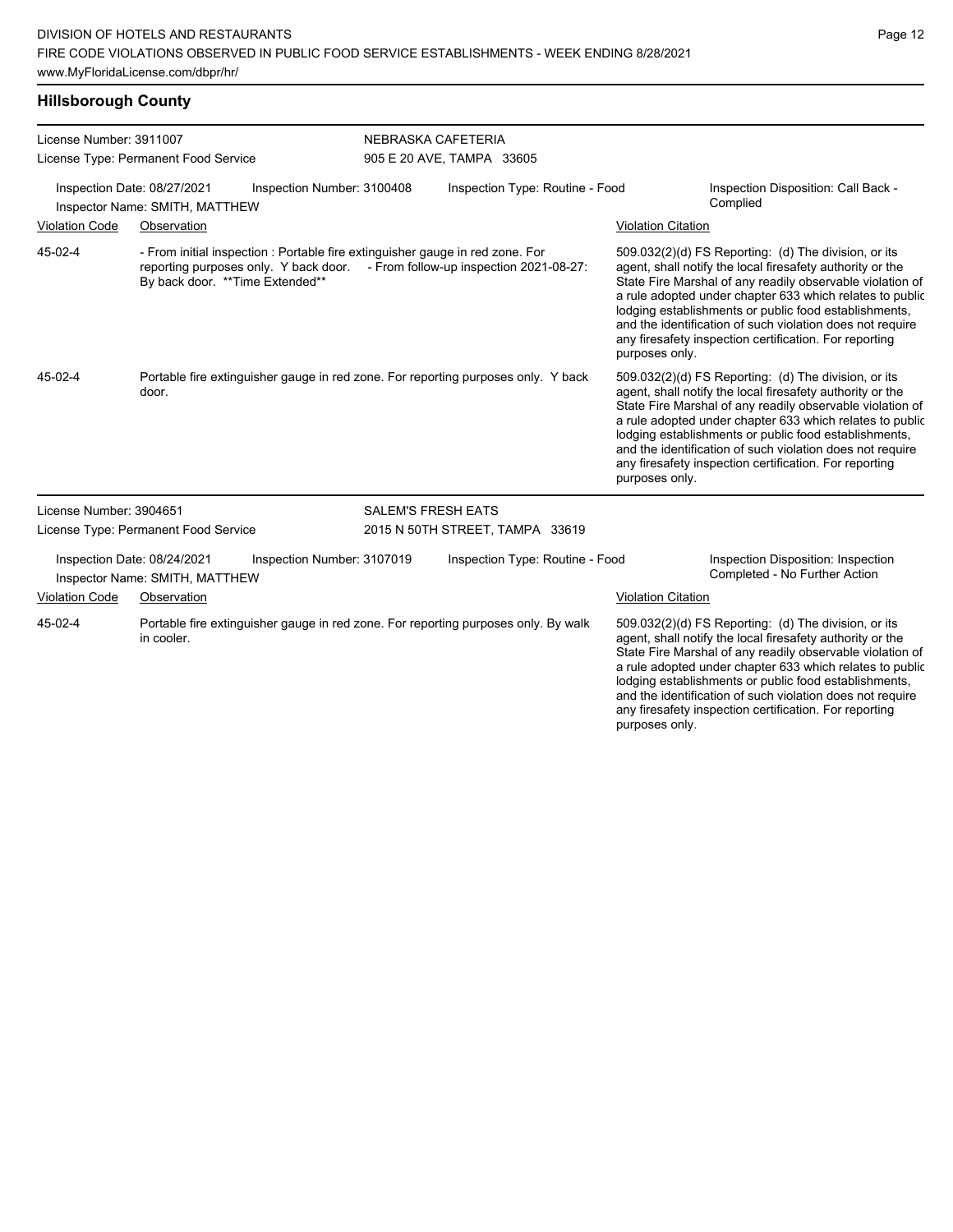| License Number: 4600111<br>License Type: Permanent Food Service |                                                                 |                                                                                                                                                           | <b>SHORES BAR &amp; GRILL</b>   | 12156 PALM BEACH BLVD, FORT MYERS 33905    |                           |                                                                                                                                                                                                                                                                                                                                                                                                                            |  |
|-----------------------------------------------------------------|-----------------------------------------------------------------|-----------------------------------------------------------------------------------------------------------------------------------------------------------|---------------------------------|--------------------------------------------|---------------------------|----------------------------------------------------------------------------------------------------------------------------------------------------------------------------------------------------------------------------------------------------------------------------------------------------------------------------------------------------------------------------------------------------------------------------|--|
|                                                                 | Inspection Date: 08/23/2021<br>Inspector Name: FREED, JOSEPH    | Inspection Number: 3095319                                                                                                                                | Inspection Type: Routine - Food |                                            |                           | Inspection Disposition: Inspection<br>Completed - No Further Action                                                                                                                                                                                                                                                                                                                                                        |  |
| <b>Violation Code</b>                                           | Observation                                                     |                                                                                                                                                           |                                 |                                            | <b>Violation Citation</b> |                                                                                                                                                                                                                                                                                                                                                                                                                            |  |
| 45-02-4                                                         | Notified operator.                                              | Portable fire extinguisher gauge in red zone. For reporting purposes only.<br>Observed extinguisher by swinging doors entering the kitchen is in the red. |                                 |                                            | purposes only.            | 509.032(2)(d) FS Reporting: (d) The division, or its<br>agent, shall notify the local firesafety authority or the<br>State Fire Marshal of any readily observable violation of<br>a rule adopted under chapter 633 which relates to public<br>lodging establishments or public food establishments,<br>and the identification of such violation does not require<br>any firesafety inspection certification. For reporting |  |
| License Number: 4603808                                         |                                                                 |                                                                                                                                                           |                                 | <b>KENTUCKY FRIED CHICKEN</b>              |                           |                                                                                                                                                                                                                                                                                                                                                                                                                            |  |
|                                                                 | License Type: Permanent Food Service                            |                                                                                                                                                           |                                 | 4336 PALM BEACH BLVD, FORT MYERS 339053415 |                           |                                                                                                                                                                                                                                                                                                                                                                                                                            |  |
|                                                                 | Inspection Date: 08/27/2021<br>Inspector Name: FREED, JOSEPH    | Inspection Number: 3134882                                                                                                                                |                                 | Inspection Type: Routine - Food            |                           | Inspection Disposition: Inspection<br>Completed - No Further Action                                                                                                                                                                                                                                                                                                                                                        |  |
| <b>Violation Code</b>                                           | Observation                                                     |                                                                                                                                                           |                                 |                                            | <b>Violation Citation</b> |                                                                                                                                                                                                                                                                                                                                                                                                                            |  |
| 45-02-4                                                         |                                                                 | Portable fire extinguisher gauge in red zone. For reporting purposes only.<br>Observed extinguisher by back exit door in the red zone.                    |                                 |                                            | purposes only.            | 509.032(2)(d) FS Reporting: (d) The division, or its<br>agent, shall notify the local firesafety authority or the<br>State Fire Marshal of any readily observable violation of<br>a rule adopted under chapter 633 which relates to public<br>lodging establishments or public food establishments,<br>and the identification of such violation does not require<br>any firesafety inspection certification. For reporting |  |
| License Number: 4603582                                         |                                                                 |                                                                                                                                                           | ADAMS FOOD INC                  |                                            |                           |                                                                                                                                                                                                                                                                                                                                                                                                                            |  |
|                                                                 | License Type: Permanent Food Service                            |                                                                                                                                                           |                                 | 8 NE PINE ISLAND RD, CAPE CORAL 33909      |                           |                                                                                                                                                                                                                                                                                                                                                                                                                            |  |
|                                                                 | Inspection Date: 08/25/2021<br>Inspector Name: MOREHEAD, PHILIP | Inspection Number: 3092067                                                                                                                                |                                 | Inspection Type: Routine - Food            |                           | Inspection Disposition: Inspection<br>Completed - No Further Action                                                                                                                                                                                                                                                                                                                                                        |  |
| <b>Violation Code</b>                                           | Observation                                                     |                                                                                                                                                           |                                 |                                            | <b>Violation Citation</b> |                                                                                                                                                                                                                                                                                                                                                                                                                            |  |
| 46-04-4                                                         |                                                                 | Exit door locked. For reporting purposes only. ** Corrected On-Site**                                                                                     |                                 |                                            |                           | 509.032(2)(d) FS Reporting: (d) The division, or its<br>agent, shall notify the local firesafety authority or the<br>State Fire Marshal of any readily observable violation of<br>a rule adopted under chapter 633 which relates to public<br>lodging establishments or public food establishments,                                                                                                                        |  |

and the identification of such violation does not require any firesafety inspection certification. For reporting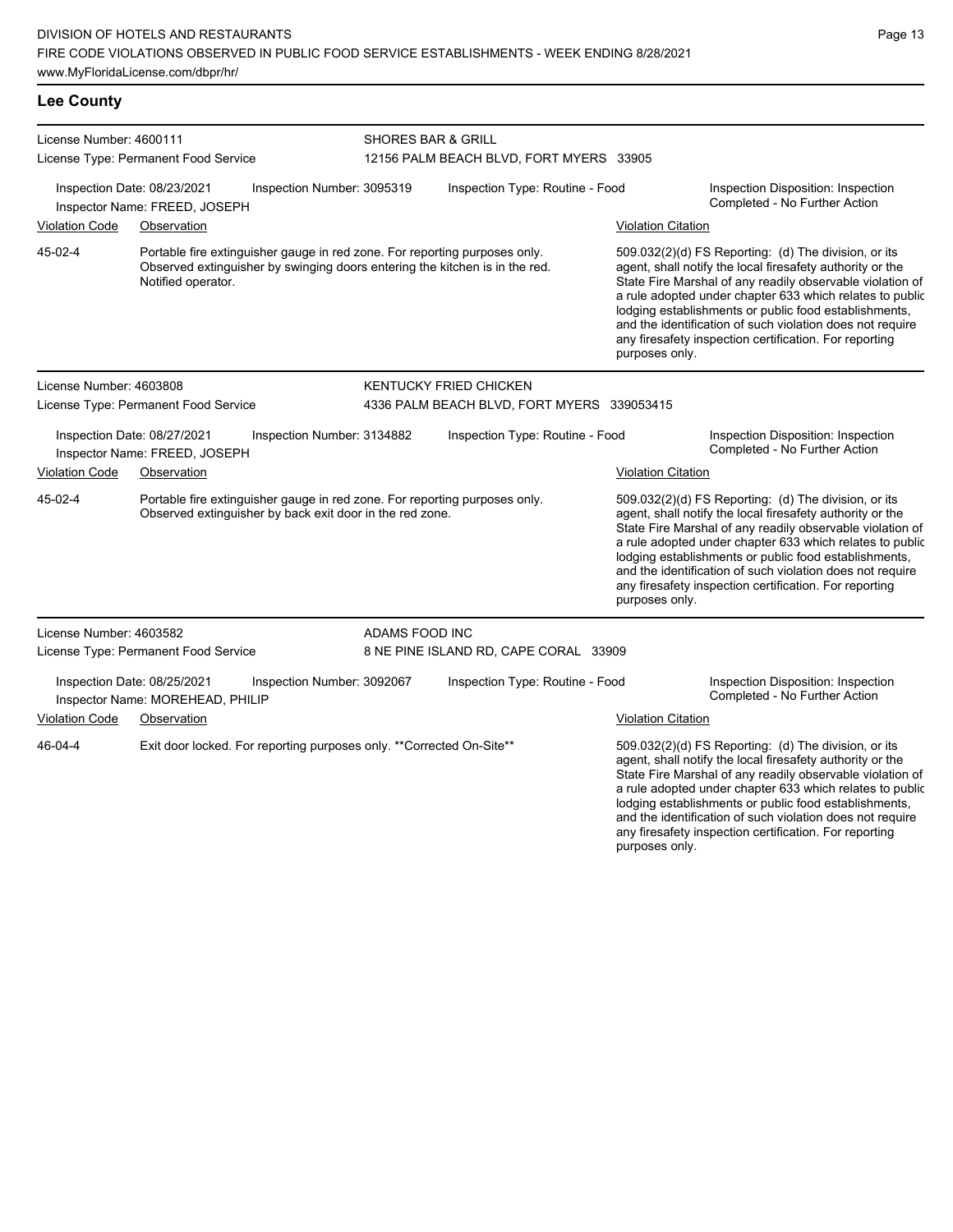## **Leon County**

| License Number: 4703835<br>License Type: Permanent Food Service                              |             | <b>MIRANDA'S</b>                                                    | 5323 W TENNESSEE ST, TALLAHASSEE 32304    |                                                                                     |                                 |                                                                                                                                                                                                                                                                                                                                                                  |
|----------------------------------------------------------------------------------------------|-------------|---------------------------------------------------------------------|-------------------------------------------|-------------------------------------------------------------------------------------|---------------------------------|------------------------------------------------------------------------------------------------------------------------------------------------------------------------------------------------------------------------------------------------------------------------------------------------------------------------------------------------------------------|
| Inspection Number: 3130724<br>Inspection Date: 08/26/2021<br>Inspector Name: CHARLES, BRENDA |             |                                                                     | Inspection Type: Routine - Food<br>Issued |                                                                                     | Inspection Disposition: Warning |                                                                                                                                                                                                                                                                                                                                                                  |
| <b>Violation Code</b>                                                                        | Observation |                                                                     |                                           |                                                                                     | Violation Citation              |                                                                                                                                                                                                                                                                                                                                                                  |
| 48-04-4                                                                                      |             | of the building. For reporting purposes only. ** Repeat Violation** |                                           | Propane tank (larger than 2.7 lb. water capacity/1 lb. gas capacity) located inside |                                 | 509.032(2)(d) FS Reporting: (d) The division, or its<br>agent, shall notify the local firesafety authority or the<br>State Fire Marshal of any readily observable violation of<br>a rule adopted under chapter 633 which relates to public<br>lodging establishments or public food establishments,<br>and the identification of such violation does not require |

any firesafety inspection certification. For reporting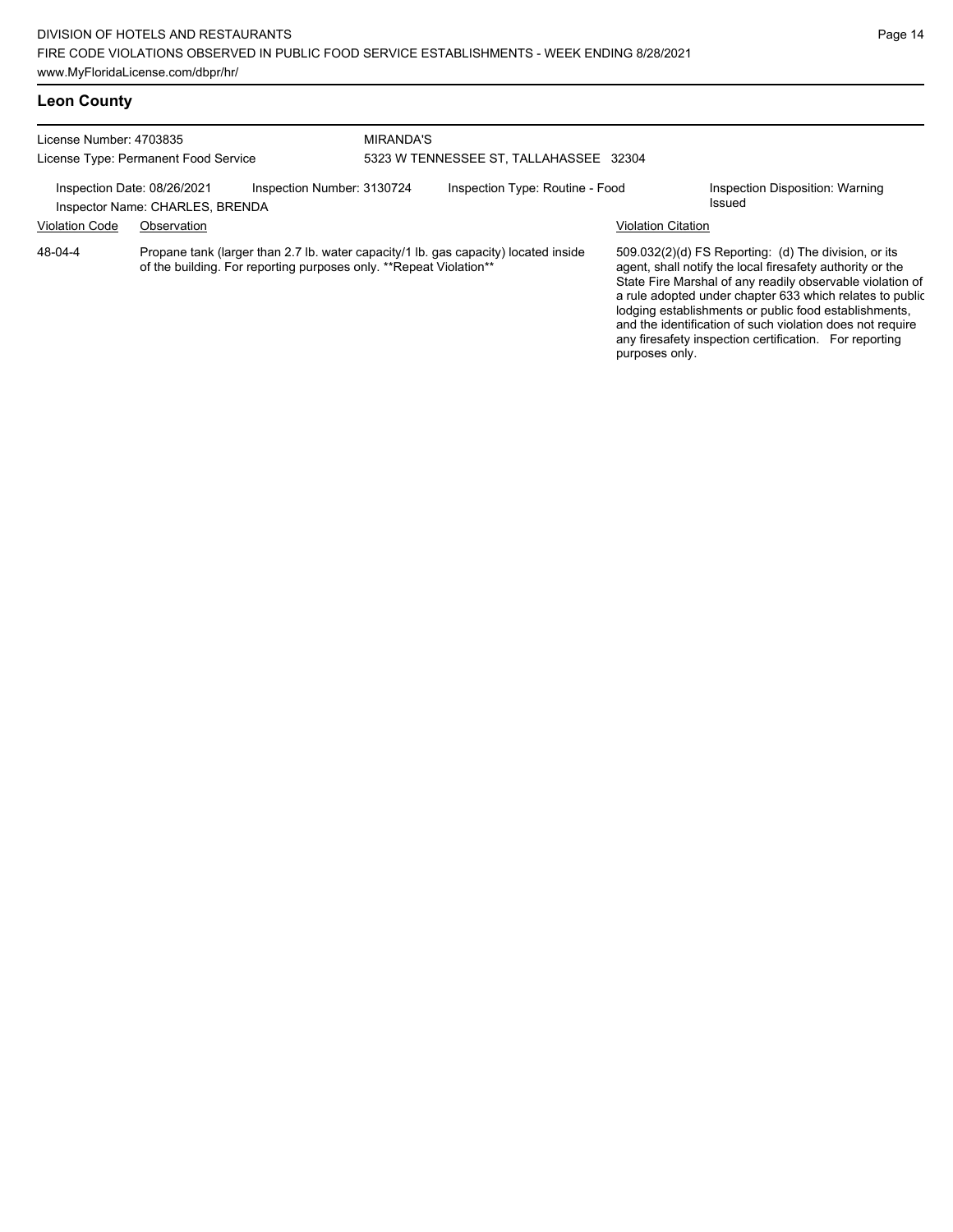| License Number: 5105676<br>License Type: Permanent Food Service |                                                                                                                                                                                          |                            | <b>CULVERS</b> | 3515 CORTEZ RD, BRADENTON 34210 |                           |                                                                                                                                                                                                                                                                                                                                                                                                                            |
|-----------------------------------------------------------------|------------------------------------------------------------------------------------------------------------------------------------------------------------------------------------------|----------------------------|----------------|---------------------------------|---------------------------|----------------------------------------------------------------------------------------------------------------------------------------------------------------------------------------------------------------------------------------------------------------------------------------------------------------------------------------------------------------------------------------------------------------------------|
|                                                                 | Inspection Date: 08/26/2021<br>Inspector Name: AUBIN, GARY                                                                                                                               | Inspection Number: 3152636 |                | Inspection Type: Complaint Full |                           | Inspection Disposition: Inspection<br>Completed - No Further Action                                                                                                                                                                                                                                                                                                                                                        |
| <b>Violation Code</b>                                           | Observation                                                                                                                                                                              |                            |                |                                 | <b>Violation Citation</b> |                                                                                                                                                                                                                                                                                                                                                                                                                            |
| 46-01-4                                                         | Marked exit/path to marked exit blocked. For reporting purposes only.<br>Observed cardboard blocking the back door by dry storage.<br>Operator removed cardboard. ** Corrected On-Site** |                            |                |                                 | purposes only.            | 509.032(2)(d) FS Reporting: (d) The division, or its<br>agent, shall notify the local firesafety authority or the<br>State Fire Marshal of any readily observable violation of<br>a rule adopted under chapter 633 which relates to public<br>lodging establishments or public food establishments,<br>and the identification of such violation does not require<br>any firesafety inspection certification. For reporting |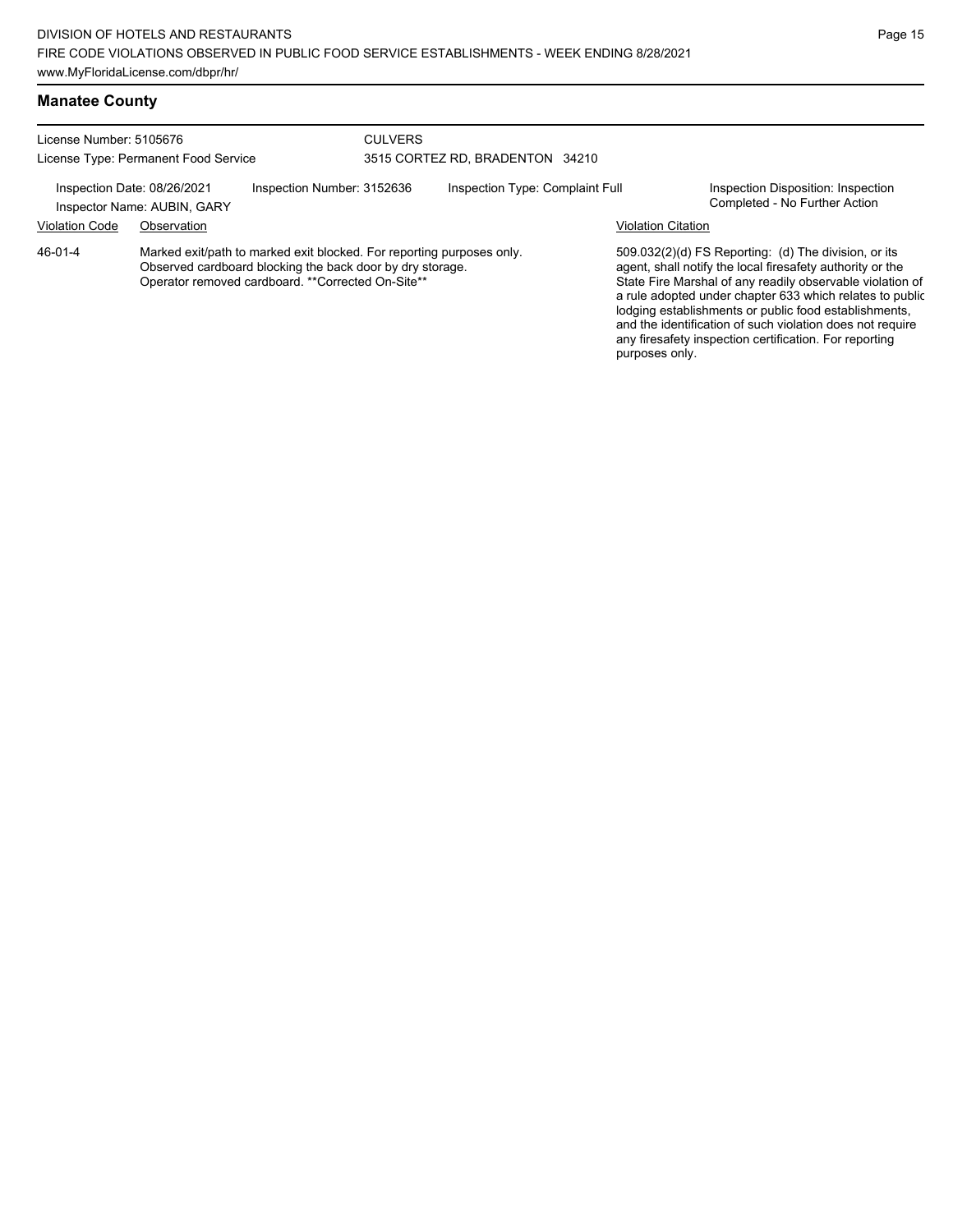| License Number: 5202959<br>License Type: Permanent Food Service |                                                                |                                                                            | LOCOS GRILL AND PUB<br>3105 EAST SILVER SPRINGS BLVD, OCALA 34470 |                                 |                           |                                                                                                                                                                                                                                                                                                                                                                                                                            |
|-----------------------------------------------------------------|----------------------------------------------------------------|----------------------------------------------------------------------------|-------------------------------------------------------------------|---------------------------------|---------------------------|----------------------------------------------------------------------------------------------------------------------------------------------------------------------------------------------------------------------------------------------------------------------------------------------------------------------------------------------------------------------------------------------------------------------------|
|                                                                 | Inspection Date: 08/23/2021<br>Inspector Name: DRIGGERS, MANDY | Inspection Number: 3092033                                                 |                                                                   | Inspection Type: Routine - Food |                           | Inspection Disposition: Administrative<br>complaint recommended                                                                                                                                                                                                                                                                                                                                                            |
| <b>Violation Code</b>                                           | Observation                                                    |                                                                            |                                                                   |                                 | <b>Violation Citation</b> |                                                                                                                                                                                                                                                                                                                                                                                                                            |
| 45-02-4                                                         | Extinguisher located near back door                            | Portable fire extinguisher gauge in red zone. For reporting purposes only. |                                                                   |                                 |                           | 509.032(2)(d) FS Reporting: (d) The division, or its<br>agent, shall notify the local firesafety authority or the<br>State Fire Marshal of any readily observable violation of<br>a rule adopted under chapter 633 which relates to public<br>lodging establishments or public food establishments,<br>and the identification of such violation does not require<br>any firesafety inspection certification. For reporting |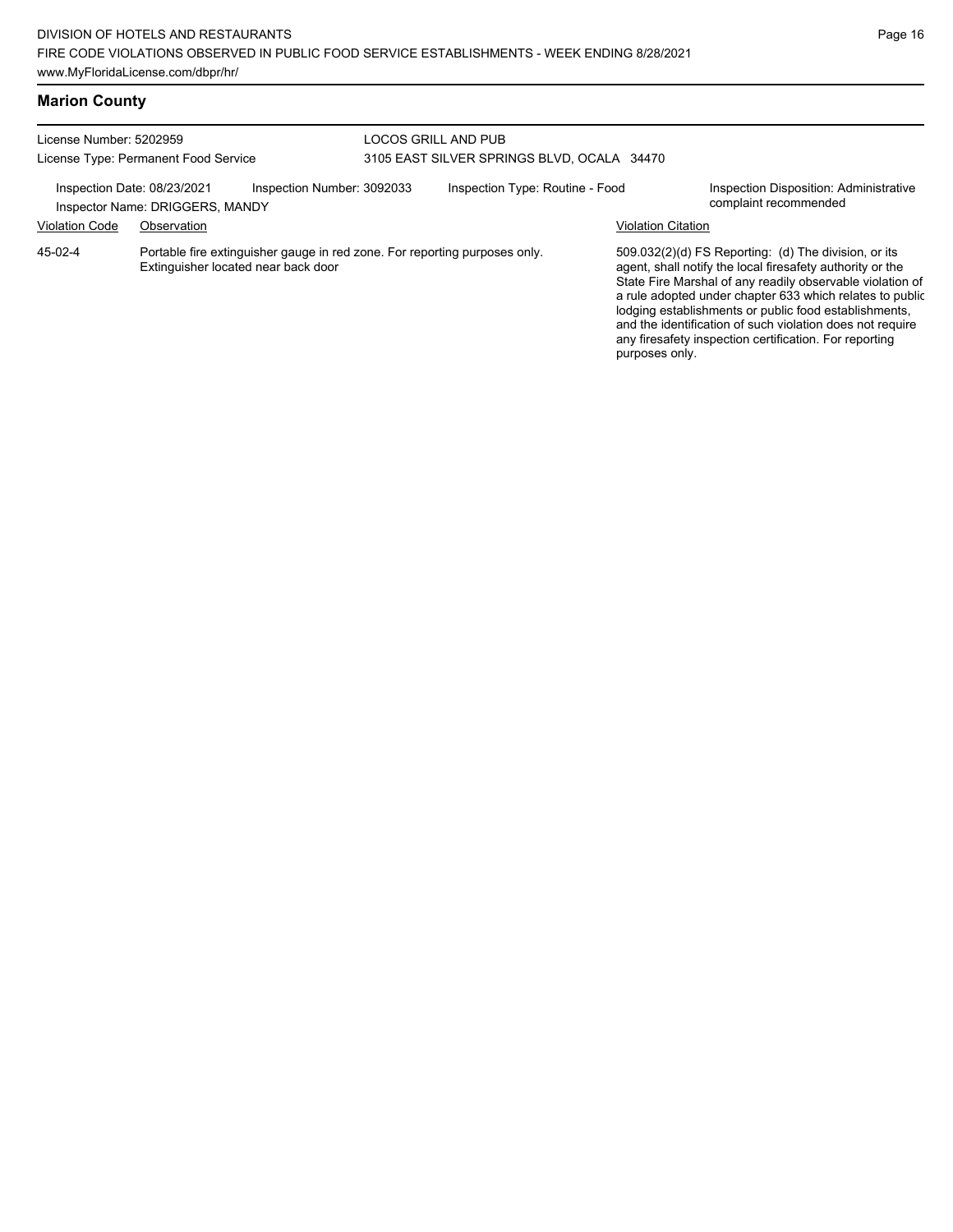| License Number: 5300551                              | License Type: Permanent Food Service                                                                                                                                                             | CONCHY JOES SEAFOOD<br>3945 NE INDIAN RIVER DR, JENSEN BEACH 34957-4008 |                                 |                           |                                                                                                                                                                                                                                                                                                                                                                                                                              |
|------------------------------------------------------|--------------------------------------------------------------------------------------------------------------------------------------------------------------------------------------------------|-------------------------------------------------------------------------|---------------------------------|---------------------------|------------------------------------------------------------------------------------------------------------------------------------------------------------------------------------------------------------------------------------------------------------------------------------------------------------------------------------------------------------------------------------------------------------------------------|
| Inspection Date: 08/24/2021<br><b>Violation Code</b> | Inspection Number: 3107278<br>Inspector Name: PETROW, MICHAEL<br>Observation                                                                                                                     |                                                                         | Inspection Type: Routine - Food | <b>Violation Citation</b> | Inspection Disposition: Call Back -<br>Complied                                                                                                                                                                                                                                                                                                                                                                              |
| 45-02-4                                              | - From initial inspection : Portable fire extinguisher gauge in red zone. For<br>reporting purposes only. One in side dining room. - From follow-up inspection<br>2021-08-24: ** Time Extended** |                                                                         |                                 | purposes only.            | $509.032(2)(d)$ FS Reporting: (d) The division, or its<br>agent, shall notify the local firesafety authority or the<br>State Fire Marshal of any readily observable violation of<br>a rule adopted under chapter 633 which relates to public<br>lodging establishments or public food establishments,<br>and the identification of such violation does not require<br>any firesafety inspection certification. For reporting |
| 45-02-4                                              | Portable fire extinguisher gauge in red zone. For reporting purposes only. One in<br>side dining room.                                                                                           |                                                                         |                                 | purposes only.            | $509.032(2)(d)$ FS Reporting: (d) The division, or its<br>agent, shall notify the local firesafety authority or the<br>State Fire Marshal of any readily observable violation of<br>a rule adopted under chapter 633 which relates to public<br>lodging establishments or public food establishments,<br>and the identification of such violation does not require<br>any firesafety inspection certification. For reporting |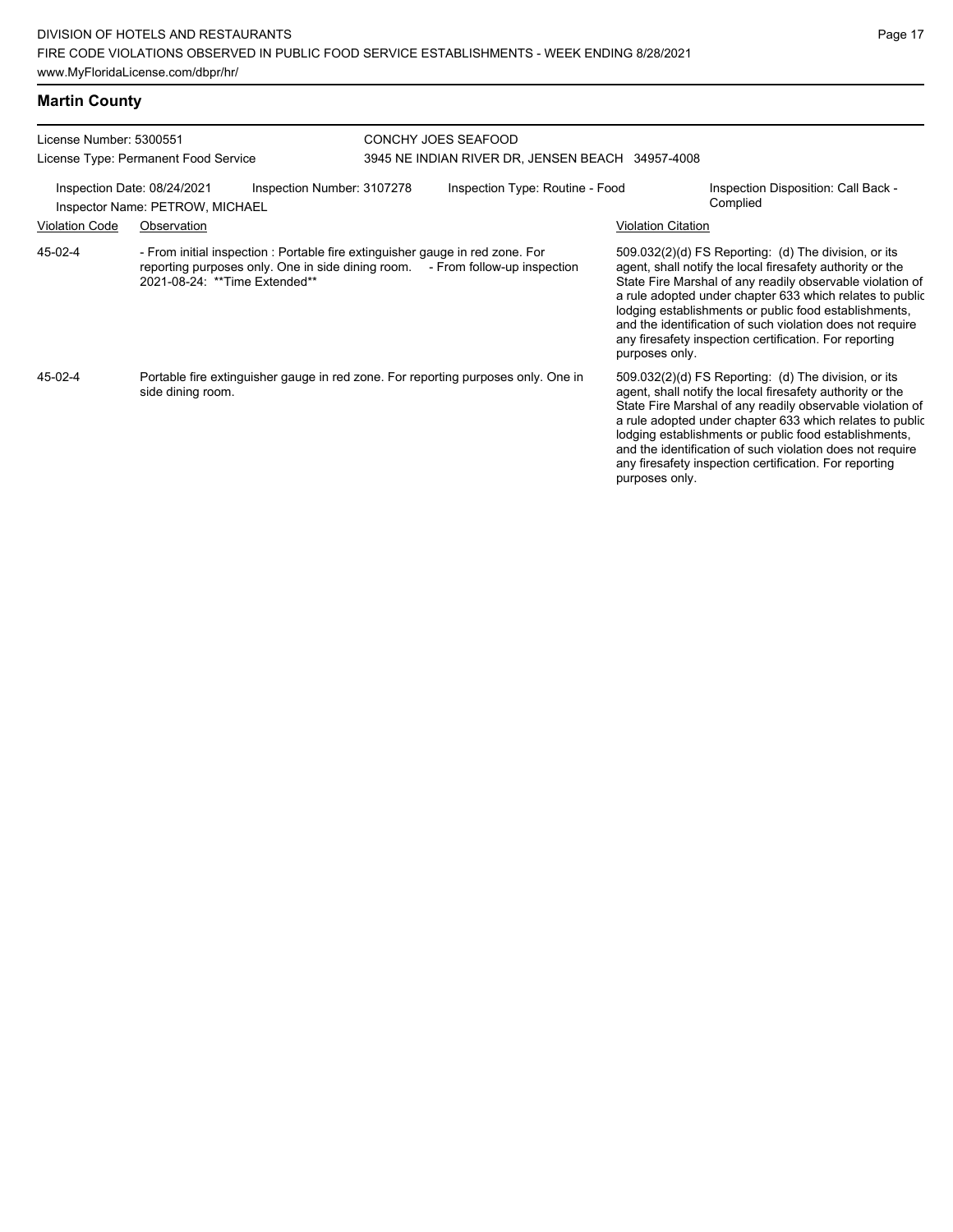required annually for power boilers and high

pressure/high temperature boilers and biannually for low pressure steam or vapor heating boilers and shall be posted in the boiler room. For reporting purposes only.

| <b>Orange County</b>                                                                                  |                                                                 |                                                                                                                    |                                                                                          |                                                                                          |                                                                                                                                                                                                                                                                           |                                                                                                                                                                                                                                                                                                                                                                                                                                                                                                          |  |  |
|-------------------------------------------------------------------------------------------------------|-----------------------------------------------------------------|--------------------------------------------------------------------------------------------------------------------|------------------------------------------------------------------------------------------|------------------------------------------------------------------------------------------|---------------------------------------------------------------------------------------------------------------------------------------------------------------------------------------------------------------------------------------------------------------------------|----------------------------------------------------------------------------------------------------------------------------------------------------------------------------------------------------------------------------------------------------------------------------------------------------------------------------------------------------------------------------------------------------------------------------------------------------------------------------------------------------------|--|--|
| License Number: 5815358<br>License Type: Permanent Food Service                                       |                                                                 |                                                                                                                    | <b>GATLIN HALL BREWING</b><br>4721 S. ORANGE AVE, ORLANDO 32806                          |                                                                                          |                                                                                                                                                                                                                                                                           |                                                                                                                                                                                                                                                                                                                                                                                                                                                                                                          |  |  |
|                                                                                                       | Inspection Date: 08/27/2021<br>Inspector Name: VAZQUEZ, JULITZA | Inspection Number: 3084715                                                                                         |                                                                                          | Inspection Type: Food-Licensing Inspection                                               |                                                                                                                                                                                                                                                                           | Inspection Disposition: Inspection<br>Completed - No Further Action                                                                                                                                                                                                                                                                                                                                                                                                                                      |  |  |
| <b>Violation Code</b>                                                                                 | Observation                                                     |                                                                                                                    |                                                                                          |                                                                                          | <b>Violation Citation</b>                                                                                                                                                                                                                                                 |                                                                                                                                                                                                                                                                                                                                                                                                                                                                                                          |  |  |
| 48-01-5                                                                                               | For reporting purposes only.                                    |                                                                                                                    |                                                                                          | No current insurance inspector boiler report or boiler certificate available for boiler. |                                                                                                                                                                                                                                                                           | 61C-1.004(10) FAC Reporting: (10) Heating and<br>ventilation - The heating and ventilation system shall be<br>kept in good repair or be installed to maintain a<br>minimum of 68 degrees Fahrenheit throughout the<br>building. The insurance inspectors boiler report is<br>required annually for power boilers and high<br>pressure/high temperature boilers and biannually for low<br>pressure steam or vapor heating boilers and shall be<br>posted in the boiler room. For reporting purposes only. |  |  |
| License Number: 5812518                                                                               |                                                                 |                                                                                                                    |                                                                                          | <b>CAPTAIN DS UNION PARK</b>                                                             |                                                                                                                                                                                                                                                                           |                                                                                                                                                                                                                                                                                                                                                                                                                                                                                                          |  |  |
|                                                                                                       | License Type: Permanent Food Service                            |                                                                                                                    |                                                                                          | 10414 EAST COLONIAL DRIVE, UNION PARK 32817                                              |                                                                                                                                                                                                                                                                           |                                                                                                                                                                                                                                                                                                                                                                                                                                                                                                          |  |  |
| Inspection Date: 08/24/2021<br>Inspection Number: 3097359<br>Inspector Name: VAZQUEZ, JULITZA         |                                                                 |                                                                                                                    | Inspection Type: Routine - Food                                                          |                                                                                          | Inspection Disposition: Inspection<br>Completed - No Further Action                                                                                                                                                                                                       |                                                                                                                                                                                                                                                                                                                                                                                                                                                                                                          |  |  |
| <b>Violation Code</b>                                                                                 | Observation                                                     |                                                                                                                    |                                                                                          |                                                                                          | <b>Violation Citation</b>                                                                                                                                                                                                                                                 |                                                                                                                                                                                                                                                                                                                                                                                                                                                                                                          |  |  |
| $46 - 01 - 4$                                                                                         |                                                                 | Marked exit/path to marked exit blocked. For reporting purposes only.<br>Garbage cans blocking the back exit door. |                                                                                          |                                                                                          | purposes only.                                                                                                                                                                                                                                                            | 509.032(2)(d) FS Reporting: (d) The division, or its<br>agent, shall notify the local firesafety authority or the<br>State Fire Marshal of any readily observable violation of<br>a rule adopted under chapter 633 which relates to public<br>lodging establishments or public food establishments,<br>and the identification of such violation does not require<br>any firesafety inspection certification. For reporting                                                                               |  |  |
| License Number: 5811105                                                                               |                                                                 |                                                                                                                    | LA QUINTA INN                                                                            |                                                                                          |                                                                                                                                                                                                                                                                           |                                                                                                                                                                                                                                                                                                                                                                                                                                                                                                          |  |  |
|                                                                                                       | License Type: Permanent Food Service                            |                                                                                                                    |                                                                                          | 5825 INTERNATIONAL DR, ORLANDO 32819                                                     |                                                                                                                                                                                                                                                                           |                                                                                                                                                                                                                                                                                                                                                                                                                                                                                                          |  |  |
|                                                                                                       | Inspection Date: 08/26/2021                                     | Inspection Number: 3136324<br>Inspector Name: SPEIGHTS, BLANCHIE MACHELLE                                          |                                                                                          | Inspection Type: Routine - Food                                                          |                                                                                                                                                                                                                                                                           | Inspection Disposition: Inspection<br>Completed - No Further Action                                                                                                                                                                                                                                                                                                                                                                                                                                      |  |  |
| <b>Violation Code</b>                                                                                 | Observation                                                     |                                                                                                                    |                                                                                          |                                                                                          | <b>Violation Citation</b>                                                                                                                                                                                                                                                 |                                                                                                                                                                                                                                                                                                                                                                                                                                                                                                          |  |  |
| 48-01-5<br>For reporting purposes only.<br>Observed boiler certificate has expired FI130055 5/16/2020 |                                                                 |                                                                                                                    | No current insurance inspector boiler report or boiler certificate available for boiler. |                                                                                          | 61C-1.004(10) FAC Reporting: (10) Heating and<br>ventilation - The heating and ventilation system shall be<br>kept in good repair or be installed to maintain a<br>minimum of 68 degrees Fahrenheit throughout the<br>building. The insurance inspectors boiler report is |                                                                                                                                                                                                                                                                                                                                                                                                                                                                                                          |  |  |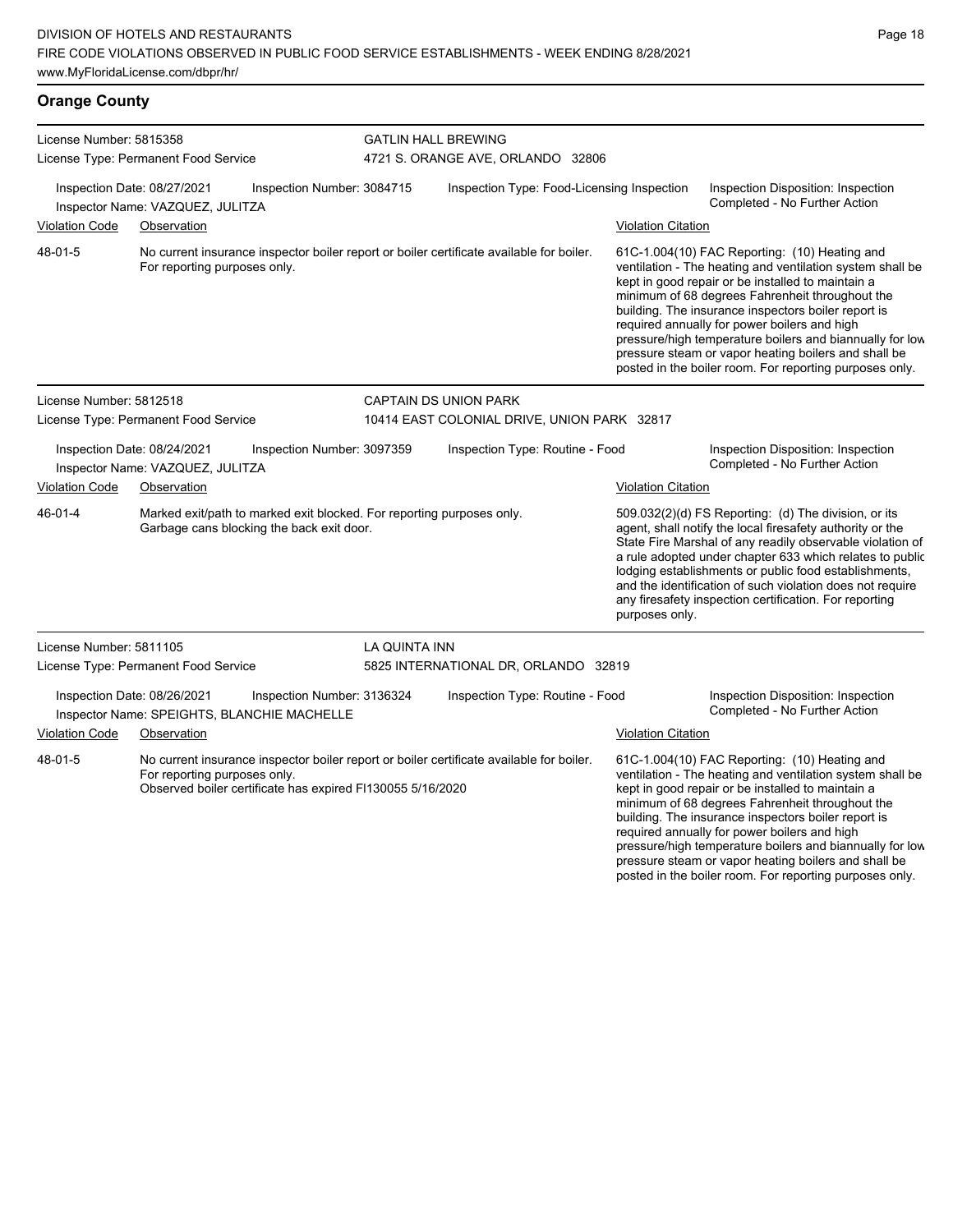| License Number: 5810902<br>License Type: Catering           |                          |                                                                                                                                                                                                                                  | <b>HOFFNER CATERING &amp; SUPPLY</b><br>4880 B DISTRIBUTION CT UNIT 1-2, ORLANDO 32822 |                           |                                                                                                                                                                                                                                                                                                                                                                                                                            |  |  |
|-------------------------------------------------------------|--------------------------|----------------------------------------------------------------------------------------------------------------------------------------------------------------------------------------------------------------------------------|----------------------------------------------------------------------------------------|---------------------------|----------------------------------------------------------------------------------------------------------------------------------------------------------------------------------------------------------------------------------------------------------------------------------------------------------------------------------------------------------------------------------------------------------------------------|--|--|
| Inspection Date: 08/24/2021<br>Inspector Name: LORENZO, ANA |                          | Inspection Number: 1119106                                                                                                                                                                                                       | Inspection Type: Routine - Food                                                        |                           | Inspection Disposition: Warning<br>Issued                                                                                                                                                                                                                                                                                                                                                                                  |  |  |
| <b>Violation Code</b>                                       | Observation              |                                                                                                                                                                                                                                  |                                                                                        | <b>Violation Citation</b> |                                                                                                                                                                                                                                                                                                                                                                                                                            |  |  |
| 45-04-4                                                     |                          | Use of cooking equipment producing grease laden vapors/smoke with no hood<br>suppression system installed. Notified Fire AHJ. For reporting purposes only.<br>Grill on top prep table across cook line . **Repeat Violation**    |                                                                                        | purposes only.            | 509.032(2)(d) FS Reporting: (d) The division, or its<br>agent, shall notify the local firesafety authority or the<br>State Fire Marshal of any readily observable violation of<br>a rule adopted under chapter 633 which relates to public<br>lodging establishments or public food establishments,<br>and the identification of such violation does not require<br>any firesafety inspection certification. For reporting |  |  |
| 45-04-4                                                     | reporting purposes only. | - From initial inspection : Use of cooking equipment producing grease laden<br>vapors/smoke with no hood suppression system installed. Notified Fire AHJ. For<br>Grill on top prep table across cook line . **Repeat Violation** | - From                                                                                 |                           | 509.032(2)(d) FS Reporting: (d) The division, or its<br>agent, shall notify the local firesafety authority or the<br>State Fire Marshal of any readily observable violation of<br>a rule adopted under chapter 633 which relates to public<br>lodging establishments or public food establishments,<br>and the identification of such violation does not require<br>any firesafety inspection certification. For reporting |  |  |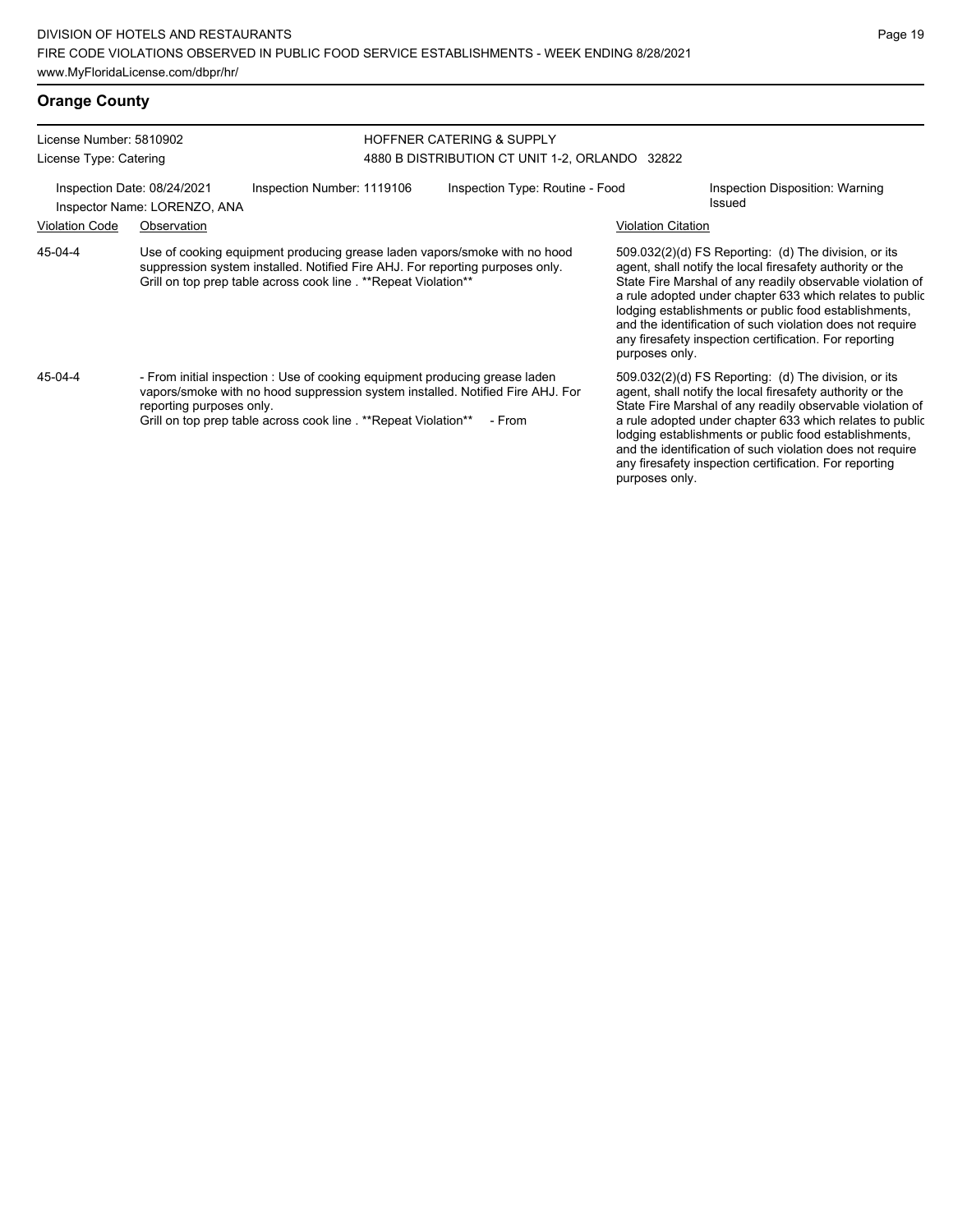## **Osceola County**

| License Number: 5911130<br>License Type: Permanent Food Service |                                                                 |                                                                     | ABUELOS MEXICAN FOOD EMBASSY<br>2431 W OSCEOLA PARKWAY, KISSIMMEE 34741 |                                                                                                                                                                |                           |                                                                                                                                                                                                                                                                                                                                                                                                                            |
|-----------------------------------------------------------------|-----------------------------------------------------------------|---------------------------------------------------------------------|-------------------------------------------------------------------------|----------------------------------------------------------------------------------------------------------------------------------------------------------------|---------------------------|----------------------------------------------------------------------------------------------------------------------------------------------------------------------------------------------------------------------------------------------------------------------------------------------------------------------------------------------------------------------------------------------------------------------------|
|                                                                 | Inspection Date: 08/23/2021<br>Inspector Name: NIEVES, RAFAEL   | Inspection Number: 3109683                                          |                                                                         | Inspection Type: Routine - Food                                                                                                                                |                           | Inspection Disposition: Warning<br>Issued                                                                                                                                                                                                                                                                                                                                                                                  |
| <b>Violation Code</b>                                           | Observation                                                     |                                                                     |                                                                         |                                                                                                                                                                | <b>Violation Citation</b> |                                                                                                                                                                                                                                                                                                                                                                                                                            |
| 47-03-4                                                         | sink                                                            |                                                                     |                                                                         | Observed electrical wiring in disrepair. For reporting purposes only - above 3 bin                                                                             | purposes only.            | 509.032(2)(d) FS Reporting: (d) The division, or its<br>agent, shall notify the local firesafety authority or the<br>State Fire Marshal of any readily observable violation of<br>a rule adopted under chapter 633 which relates to public<br>lodging establishments or public food establishments,<br>and the identification of such violation does not require<br>any firesafety inspection certification. For reporting |
| 47-03-4                                                         | **Time Extended**                                               |                                                                     |                                                                         | - From initial inspection : Observed electrical wiring in disrepair. For reporting<br>purposes only - above 3 bin sink - From follow-up inspection 2021-08-24: | purposes only.            | 509.032(2)(d) FS Reporting: (d) The division, or its<br>agent, shall notify the local firesafety authority or the<br>State Fire Marshal of any readily observable violation of<br>a rule adopted under chapter 633 which relates to public<br>lodging establishments or public food establishments,<br>and the identification of such violation does not require<br>any firesafety inspection certification. For reporting |
| License Number: 5911120                                         |                                                                 |                                                                     | <b>ANTOJOS BORICUAS II</b>                                              |                                                                                                                                                                |                           |                                                                                                                                                                                                                                                                                                                                                                                                                            |
|                                                                 | License Type: Permanent Food Service                            |                                                                     |                                                                         | 2914 PLEASANT HILL RD, KISSIMMEE 34746                                                                                                                         |                           |                                                                                                                                                                                                                                                                                                                                                                                                                            |
|                                                                 | Inspection Date: 08/24/2021<br>Inspector Name: FERTIL, SYLVERST | Inspection Number: 3105029                                          |                                                                         | Inspection Type: Routine - Food                                                                                                                                |                           | Inspection Disposition: Warning<br>Issued                                                                                                                                                                                                                                                                                                                                                                                  |
| <b>Violation Code</b>                                           | Observation                                                     |                                                                     |                                                                         |                                                                                                                                                                | <b>Violation Citation</b> |                                                                                                                                                                                                                                                                                                                                                                                                                            |
| 48-04-4                                                         |                                                                 | of the building. For reporting purposes only. ** Repeat Violation** |                                                                         | Propane tank (larger than 2.7 lb. water capacity/1 lb. gas capacity) located inside                                                                            |                           | 509.032(2)(d) FS Reporting: (d) The division, or its<br>agent, shall notify the local firesafety authority or the<br>State Fire Marshal of any readily observable violation of<br>a rule adopted under chapter 633 which relates to public<br>lodging establishments or public food establishments,<br>and the identification of such violation does not require<br>any firesafety inspection certification. For reporting |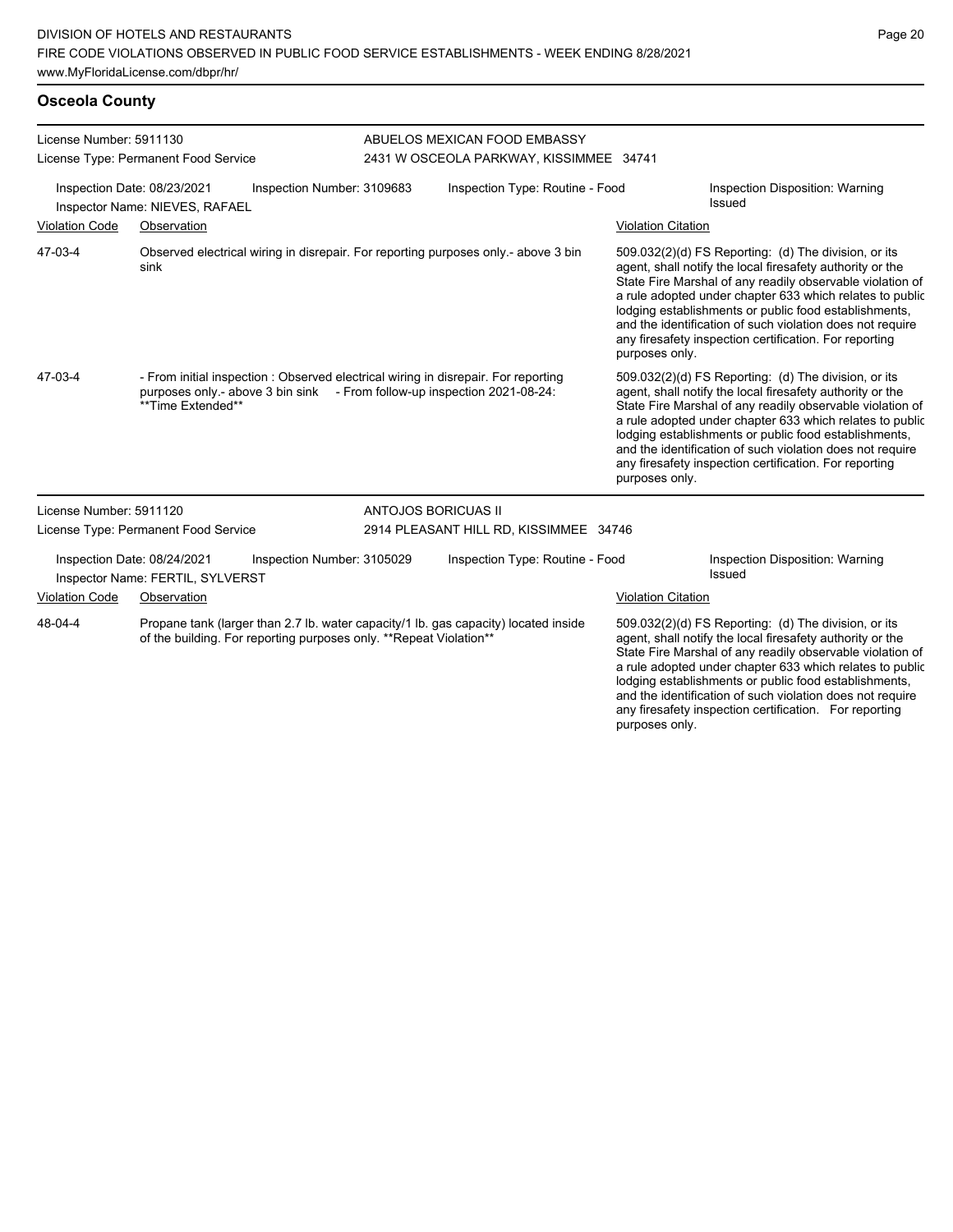conducted waiting on Certificates. \*\*Corrective Action Taken\*\*

|                                                               | www.MyFloridaLicense.com/dbpr/hr/    |                            |                    |                                                                                                                                                                          |                           |                                                                                                            |  |  |  |  |
|---------------------------------------------------------------|--------------------------------------|----------------------------|--------------------|--------------------------------------------------------------------------------------------------------------------------------------------------------------------------|---------------------------|------------------------------------------------------------------------------------------------------------|--|--|--|--|
| <b>Palm Beach County</b>                                      |                                      |                            |                    |                                                                                                                                                                          |                           |                                                                                                            |  |  |  |  |
| License Number: 6019350                                       | License Type: Permanent Food Service |                            | <b>MACARTHUR'S</b> | 4000 RCA BLVD, PALM BEACH GARDENS 33410                                                                                                                                  |                           |                                                                                                            |  |  |  |  |
| Inspection Date: 08/26/2021<br>Inspector Name: GOLDMAN, BARRY |                                      | Inspection Number: 3097036 |                    | Inspection Type: Routine - Food                                                                                                                                          |                           | Inspection Disposition: Inspection<br>Completed - No Further Action                                        |  |  |  |  |
| <b>Violation Code</b>                                         | Observation                          |                            |                    |                                                                                                                                                                          | <b>Violation Citation</b> |                                                                                                            |  |  |  |  |
| 48-01-5                                                       |                                      |                            |                    | No current insurance inspector boiler report or boiler certificate available for boiler.<br>For reporting purposes only. J# 135773, 135774 - 05/2021 expired. Inspection |                           | 61C-1.004(10) FAC Reporting: (10) Heating and<br>ventilation - The heating and ventilation system shall be |  |  |  |  |

License Number: 6013529 License Type: Permanent Food Service JERSEY MIKE'S 6390 W INDIANTOWN RD STE 34, JUPITER 33458-7980 Inspection Date: 08/26/2021 Inspection Number: 3132053 Inspection Type: Routine - Food Inspection Disposition: Inspection Inspector Name: ROTONDI, VICTOR Violation Code Observation Violation Citation Marked exit/path to marked exit blocked. For reporting purposes only. Speed rack/back door/corrective action taken/operator removed speed rack. \*\*Corrected On-Site\*\* 509.032(2)(d) FS Reporting: (d) The division, or its agent, shall notify the local firesafety authority or the State Fire Marshal of any readily observable violation of a rule adopted under chapter 633 which relates to public lodging establishments or public food establishments, and the identification of such violation does not require any firesafety inspection certification. For reporting purposes only. 46-01-4 License Number: 6022417 License Type: Permanent Food Service TIP TO TAIL 33 SE 3 AVENUE #7 & #8, DELRAY BEACH 33483 Inspection Date: 08/23/2021 Inspection Number: 3105773 Inspection Type: Routine - Food Inspection Disposition: Inspection Completed - No Further Action Inspector Name: GOODWIN, NICHOLAS Violation Code Observation Violation Citation No current insurance inspector boiler report or boiler certificate available for boiler. For reporting purposes only. 61C-1.004(10) FAC Reporting: (10) Heating and ventilation - The heating and ventilation system shall be kept in good repair or be installed to maintain a minimum of 68 degrees Fahrenheit throughout the building. The insurance inspectors boiler report is required annually for power boilers and high pressure/high temperature boilers and biannually for low pressure steam or vapor heating boilers and shall be posted in the boiler room. For reporting purposes only. 48-01-5

License Number: 6022423 License Type: Permanent Food Service

Licens Licens

TIFFIN BOX

33 SE 3 AVENUE #16, DELRAY BEACH 33483

|                       | Inspection Date: 08/23/2021<br>Inspector Name: GOODWIN, NICHOLAS | Inspection Number: 3099357                                                               | Inspection Type: Routine - Food | Inspection Disposition: Inspection<br>Completed - No Further Action                                                                                                                                                                                                                                                                                                                                                                               |
|-----------------------|------------------------------------------------------------------|------------------------------------------------------------------------------------------|---------------------------------|---------------------------------------------------------------------------------------------------------------------------------------------------------------------------------------------------------------------------------------------------------------------------------------------------------------------------------------------------------------------------------------------------------------------------------------------------|
| <b>Violation Code</b> | Observation                                                      |                                                                                          |                                 | Violation Citation                                                                                                                                                                                                                                                                                                                                                                                                                                |
| 48-01-5               | For reporting purposes only.                                     | No current insurance inspector boiler report or boiler certificate available for boiler. |                                 | $61C-1.004(10)$ FAC Reporting: $(10)$ Heating and<br>ventilation - The heating and ventilation system shall be<br>kept in good repair or be installed to maintain a<br>minimum of 68 degrees Fahrenheit throughout the<br>building. The insurance inspectors boiler report is<br>required annually for power boilers and high<br>pressure/high temperature boilers and biannually for low<br>pressure steam or vapor heating boilers and shall be |

kept in good repair or be installed to maintain a minimum of 68 degrees Fahrenheit throughout the building. The insurance inspectors boiler report is required annually for power boilers and high

pressure/high temperature boilers and biannually for low pressure steam or vapor heating boilers and shall be posted in the boiler room. For reporting purposes only.

posted in the boiler room. For reporting purposes only.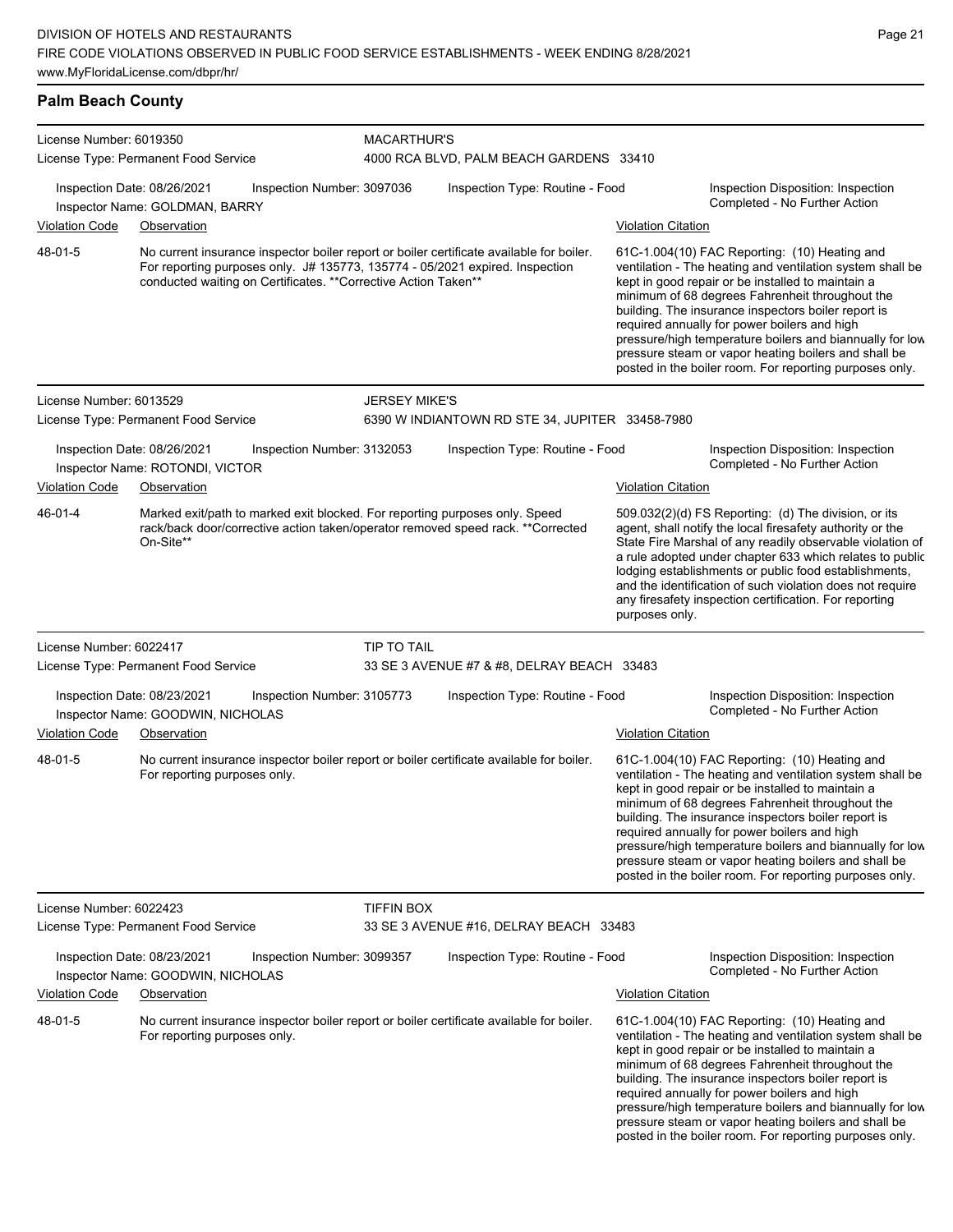pressure/high temperature boilers and biannually for low pressure steam or vapor heating boilers and shall be posted in the boiler room. For reporting purposes only.

| <b>Palm Beach County</b>             |                                                                  |                            |                                        |                                                                                          |                           |                                                                                                                                                                                                                                                                                                                           |  |  |  |
|--------------------------------------|------------------------------------------------------------------|----------------------------|----------------------------------------|------------------------------------------------------------------------------------------|---------------------------|---------------------------------------------------------------------------------------------------------------------------------------------------------------------------------------------------------------------------------------------------------------------------------------------------------------------------|--|--|--|
| License Number: 6022428              |                                                                  |                            | <b>INCREDIBOWL</b>                     |                                                                                          |                           |                                                                                                                                                                                                                                                                                                                           |  |  |  |
| License Type: Permanent Food Service |                                                                  |                            | 33 SE 3 AVENUE #31, DELRAY BEACH 33483 |                                                                                          |                           |                                                                                                                                                                                                                                                                                                                           |  |  |  |
|                                      | Inspection Date: 08/23/2021<br>Inspector Name: GOODWIN, NICHOLAS | Inspection Number: 3136811 |                                        | Inspection Type: Routine - Food                                                          |                           | Inspection Disposition: Inspection<br>Completed - No Further Action                                                                                                                                                                                                                                                       |  |  |  |
| <b>Violation Code</b>                | Observation                                                      |                            |                                        |                                                                                          | <b>Violation Citation</b> |                                                                                                                                                                                                                                                                                                                           |  |  |  |
| 48-01-5                              | For reporting purposes only.                                     |                            |                                        | No current insurance inspector boiler report or boiler certificate available for boiler. |                           | 61C-1.004(10) FAC Reporting: (10) Heating and<br>ventilation - The heating and ventilation system shall be<br>kept in good repair or be installed to maintain a<br>minimum of 68 degrees Fahrenheit throughout the<br>building. The insurance inspectors boiler report is<br>required annually for power boilers and high |  |  |  |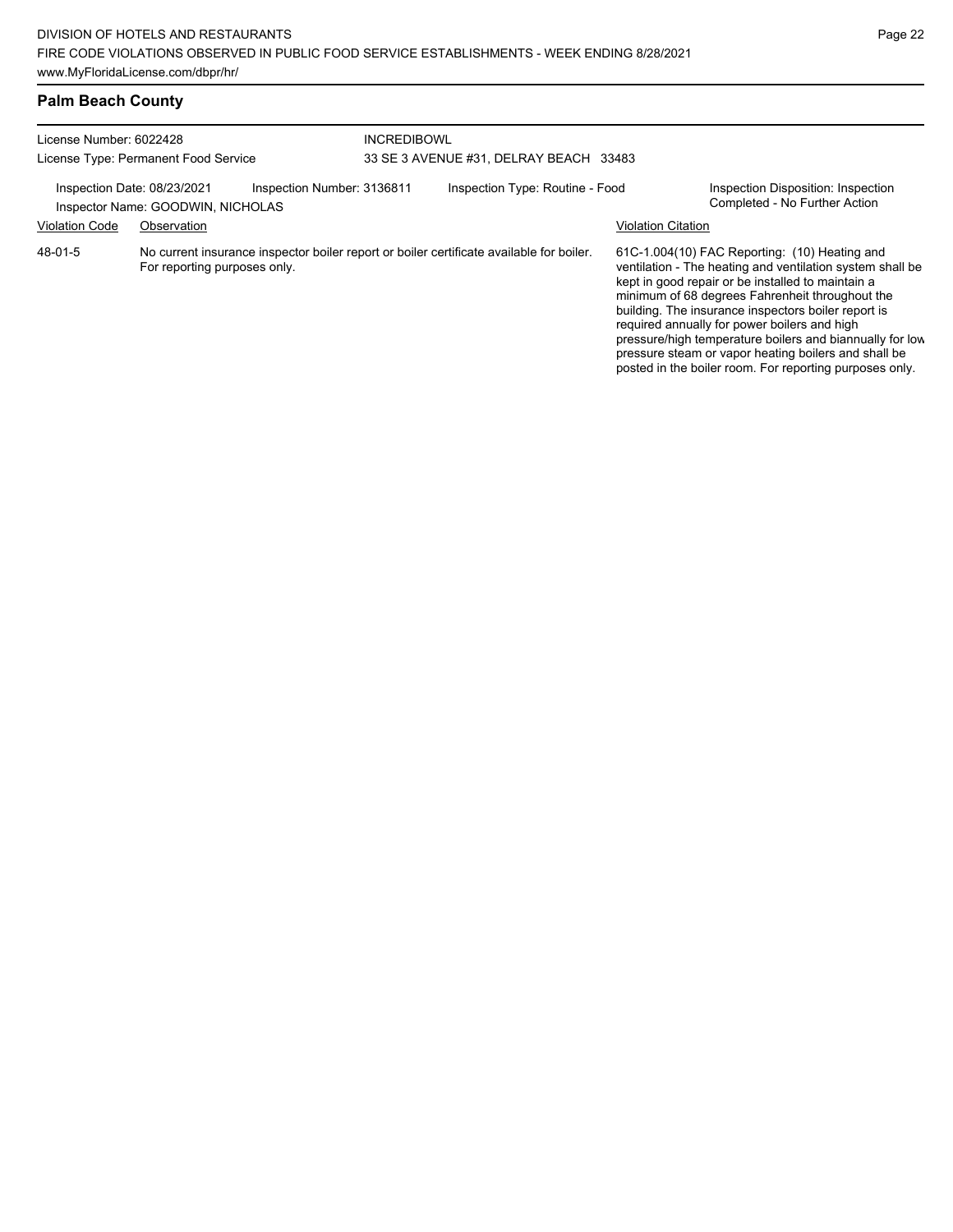| <b>Pinellas County</b>                                                                                                         |                                                                |                                                |                                                      |                                                                                 |                                                                                                                                                                                                                                                                                                     |                                                                                                                                                                                                                                                                                                                                                                                                                            |
|--------------------------------------------------------------------------------------------------------------------------------|----------------------------------------------------------------|------------------------------------------------|------------------------------------------------------|---------------------------------------------------------------------------------|-----------------------------------------------------------------------------------------------------------------------------------------------------------------------------------------------------------------------------------------------------------------------------------------------------|----------------------------------------------------------------------------------------------------------------------------------------------------------------------------------------------------------------------------------------------------------------------------------------------------------------------------------------------------------------------------------------------------------------------------|
| License Number: 6216176<br>License Type: Permanent Food Service                                                                |                                                                |                                                | SUBWAY #33258<br>18415 US HWY 19 N, CLEARWATER 33764 |                                                                                 |                                                                                                                                                                                                                                                                                                     |                                                                                                                                                                                                                                                                                                                                                                                                                            |
|                                                                                                                                | Inspection Date: 08/27/2021<br>Inspector Name: WILMOT, TASHARA | Inspection Number: 3100819                     | Inspection Type: Routine - Food                      |                                                                                 |                                                                                                                                                                                                                                                                                                     | <b>Inspection Disposition: Warning</b><br><b>Issued</b>                                                                                                                                                                                                                                                                                                                                                                    |
| <b>Violation Code</b>                                                                                                          | Observation                                                    |                                                |                                                      |                                                                                 | <b>Violation Citation</b>                                                                                                                                                                                                                                                                           |                                                                                                                                                                                                                                                                                                                                                                                                                            |
| 46-04-4                                                                                                                        | -by ladder and a box                                           | Exit door locked. For reporting purposes only. |                                                      |                                                                                 | purposes only.                                                                                                                                                                                                                                                                                      | 509.032(2)(d) FS Reporting: (d) The division, or its<br>agent, shall notify the local firesafety authority or the<br>State Fire Marshal of any readily observable violation of<br>a rule adopted under chapter 633 which relates to public<br>lodging establishments or public food establishments,<br>and the identification of such violation does not require<br>any firesafety inspection certification. For reporting |
| License Number: 6215667                                                                                                        |                                                                |                                                |                                                      | CHICK-FIL-A OF CLEARWATER                                                       |                                                                                                                                                                                                                                                                                                     |                                                                                                                                                                                                                                                                                                                                                                                                                            |
|                                                                                                                                | License Type: Permanent Food Service                           |                                                | 2516 GULF-TO-BAY BLVD, CLEARWATER 33765              |                                                                                 |                                                                                                                                                                                                                                                                                                     |                                                                                                                                                                                                                                                                                                                                                                                                                            |
|                                                                                                                                | Inspection Date: 08/27/2021<br>Inspector Name: HUNT, LISA      | Inspection Number: 3106882                     |                                                      | Inspection Type: Routine - Food                                                 |                                                                                                                                                                                                                                                                                                     | Inspection Disposition: Inspection<br>Completed - No Further Action                                                                                                                                                                                                                                                                                                                                                        |
| <b>Violation Code</b>                                                                                                          | Observation                                                    |                                                |                                                      |                                                                                 | <b>Violation Citation</b>                                                                                                                                                                                                                                                                           |                                                                                                                                                                                                                                                                                                                                                                                                                            |
| 45-02-4                                                                                                                        | door extinguisher in the red.                                  |                                                |                                                      | Portable fire extinguisher gauge in red zone. For reporting purposes only. Back | purposes only.                                                                                                                                                                                                                                                                                      | 509.032(2)(d) FS Reporting: (d) The division, or its<br>agent, shall notify the local firesafety authority or the<br>State Fire Marshal of any readily observable violation of<br>a rule adopted under chapter 633 which relates to public<br>lodging establishments or public food establishments,<br>and the identification of such violation does not require<br>any firesafety inspection certification. For reporting |
| License Number: 6217275                                                                                                        |                                                                |                                                | <b>WAREHOUSE DELI</b>                                |                                                                                 |                                                                                                                                                                                                                                                                                                     |                                                                                                                                                                                                                                                                                                                                                                                                                            |
|                                                                                                                                | License Type: Permanent Food Service                           |                                                |                                                      | 141 STEVENS AVE STE 8, OLDSMAR 34677                                            |                                                                                                                                                                                                                                                                                                     |                                                                                                                                                                                                                                                                                                                                                                                                                            |
| Inspection Date: 08/24/2021<br>Inspection Number: 3120361<br>Inspector Name: DAHL, MICHELE                                     |                                                                |                                                | Inspection Type: Routine - Food                      |                                                                                 | Inspection Disposition: Inspection<br>Completed - No Further Action                                                                                                                                                                                                                                 |                                                                                                                                                                                                                                                                                                                                                                                                                            |
| <b>Violation Code</b>                                                                                                          | Observation                                                    |                                                |                                                      |                                                                                 | <b>Violation Citation</b>                                                                                                                                                                                                                                                                           |                                                                                                                                                                                                                                                                                                                                                                                                                            |
| 46-04-4<br>Exit door locked. For reporting purposes only. Deadbolt on back door locked,<br>discussed with owner, unlocked door |                                                                |                                                |                                                      |                                                                                 | 509.032(2)(d) FS Reporting: (d) The division, or its<br>agent, shall notify the local firesafety authority or the<br>State Fire Marshal of any readily observable violation of<br>a rule adopted under chapter 633 which relates to public<br>lodging establishments or public food establishments, |                                                                                                                                                                                                                                                                                                                                                                                                                            |

and the identification of such violation does not require any firesafety inspection certification. For reporting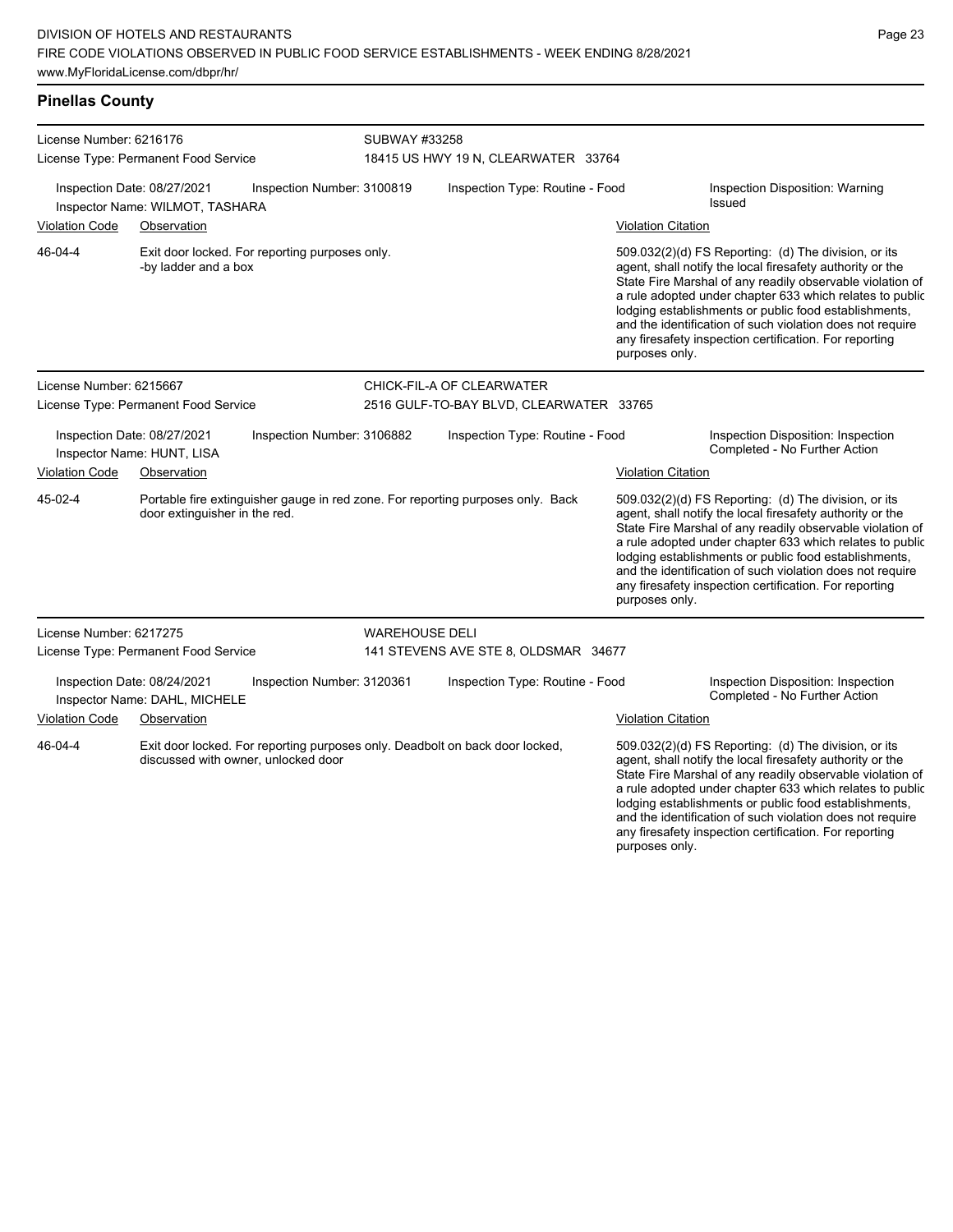### **St. Johns County**

| License Number: 6501473 | License Type: Permanent Food Service                       |                                                                       |                | <b>TACO BELL-26464</b><br>2453 SR 16, SAINT AUGUSTINE 32092             |                           |                                                                                                                                                                                                                                                                                                                                                                                                                            |  |
|-------------------------|------------------------------------------------------------|-----------------------------------------------------------------------|----------------|-------------------------------------------------------------------------|---------------------------|----------------------------------------------------------------------------------------------------------------------------------------------------------------------------------------------------------------------------------------------------------------------------------------------------------------------------------------------------------------------------------------------------------------------------|--|
|                         | Inspection Date: 08/27/2021<br>Inspector Name: GOSAI, MATT | Inspection Number: 3120200                                            |                | Inspection Type: Routine - Food                                         |                           | Inspection Disposition: Administrative<br>complaint recommended                                                                                                                                                                                                                                                                                                                                                            |  |
| <b>Violation Code</b>   | Observation                                                |                                                                       |                |                                                                         | <b>Violation Citation</b> |                                                                                                                                                                                                                                                                                                                                                                                                                            |  |
| 46-01-4                 | **Repeat Violation**                                       | Marked exit/path to marked exit blocked. For reporting purposes only. |                | Rear exit blocked by equipment. Moved by manager. **Corrected On-Site** | purposes only.            | 509.032(2)(d) FS Reporting: (d) The division, or its<br>agent, shall notify the local firesafety authority or the<br>State Fire Marshal of any readily observable violation of<br>a rule adopted under chapter 633 which relates to public<br>lodging establishments or public food establishments,<br>and the identification of such violation does not require<br>any firesafety inspection certification. For reporting |  |
| License Number: 6502361 |                                                            |                                                                       | <b>BONCHON</b> |                                                                         |                           |                                                                                                                                                                                                                                                                                                                                                                                                                            |  |
|                         | License Type: Permanent Food Service                       |                                                                       |                | 475 DURBIN PAVILION DR UNIT K101, SAINT JOHNS 32259                     |                           |                                                                                                                                                                                                                                                                                                                                                                                                                            |  |
|                         | Inspection Date: 08/26/2021<br>Inspector Name: GOSAI, MATT | Inspection Number: 3117530                                            |                | Inspection Type: Routine - Food                                         |                           | Inspection Disposition: Inspection<br>Completed - No Further Action                                                                                                                                                                                                                                                                                                                                                        |  |
| <b>Violation Code</b>   | Observation                                                |                                                                       |                |                                                                         | <b>Violation Citation</b> |                                                                                                                                                                                                                                                                                                                                                                                                                            |  |
| $46 - 01 - 4$           | Rear exit blocked by equipment.                            | Marked exit/path to marked exit blocked. For reporting purposes only. |                |                                                                         |                           | 509.032(2)(d) FS Reporting: (d) The division, or its<br>agent, shall notify the local firesafety authority or the<br>State Fire Marshal of any readily observable violation of<br>a rule adopted under chapter 633 which relates to public<br>lodging establishments or public food establishments,<br>and the identification of such violation does not require<br>any firesafety inspection certification. For reporting |  |